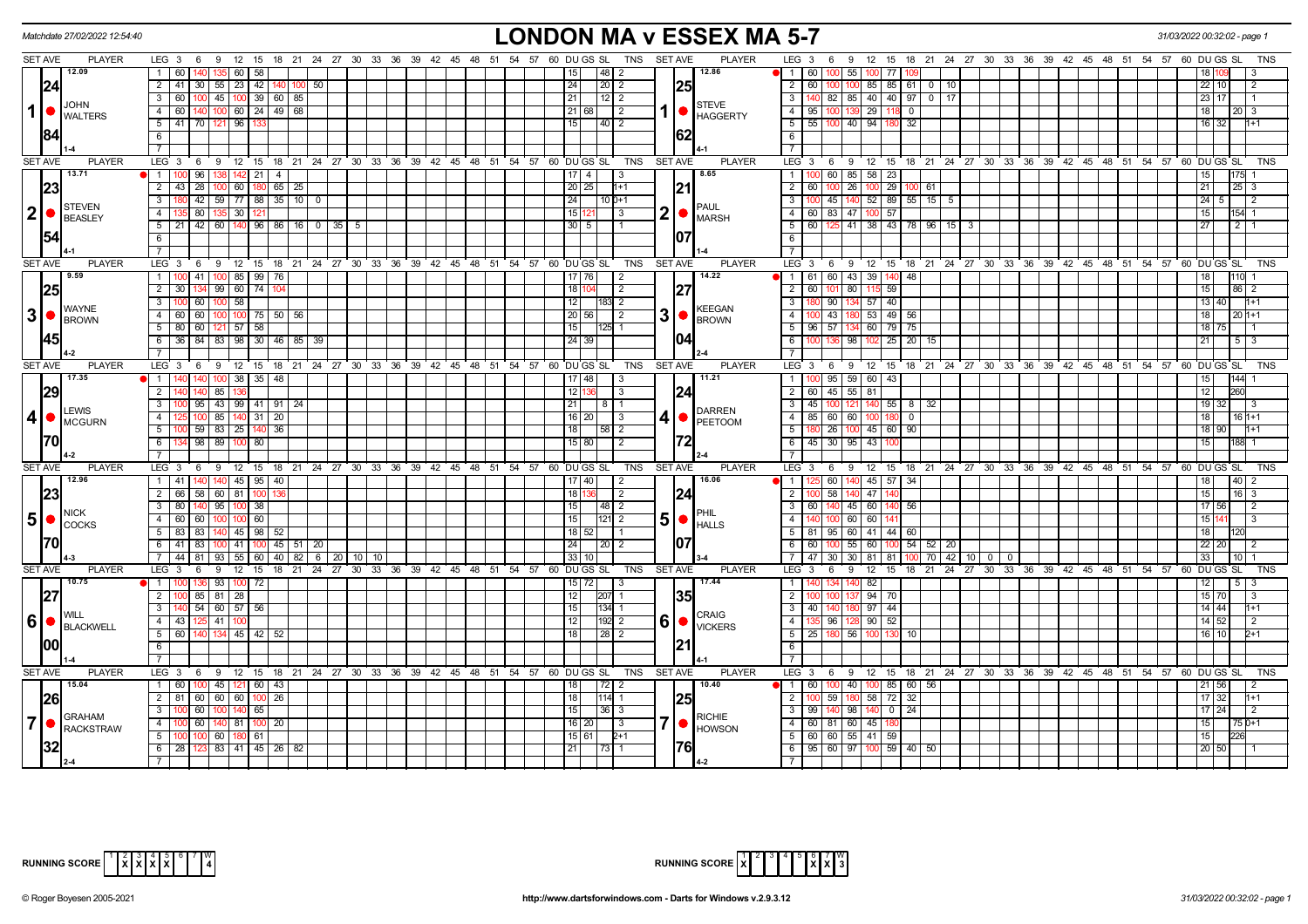|                | Matchdate 27/02/2022 12:54:40 |                                                                                                                                                        | <b>LONDON MA v ESSEX MA 5-7</b>                                                                                                                                                                         | 31/03/2022 00:32:09 - page 2                                             |
|----------------|-------------------------------|--------------------------------------------------------------------------------------------------------------------------------------------------------|---------------------------------------------------------------------------------------------------------------------------------------------------------------------------------------------------------|--------------------------------------------------------------------------|
| <b>SET AVE</b> | <b>PLAYER</b>                 | $LEG_36$<br>12 15 18 21 24 27 30 33 36 39 42 45 48 51 54 57 60 DUGS SL<br>- 9                                                                          | <b>SET AVE</b><br><b>PLAYER</b><br>LEG <sub>3</sub><br>TNS<br>- 6<br>-9                                                                                                                                 | 12 15 18 21 24 27 30 33 36 39 42 45 48 51 54 57 60 DUGS SL<br><b>TNS</b> |
|                | 21.32                         | 42<br>16 I<br>$\blacksquare$<br>l 8<br>32<br>2                                                                                                         | 10.79<br>80 60<br>18<br>  81  <br>140 80<br>8   3<br>60<br>54<br>$15 \mid 32$<br>43<br>$\overline{2}$<br>$42 \mid 42 \mid$<br>45<br>-4                                                                  | 17 80<br>15<br>275                                                       |
| 27             |                               | 134 83<br>$60 \mid 32$<br>3                                                                                                                            | 25<br>140 86<br>15<br>35<br>3<br> 52 2                                                                                                                                                                  | 14 35<br>l 3                                                             |
| 8 ●            | DANIEL                        | 46<br>55   44<br>  60  <br>0   16                                                                                                                      | <b>JOHN</b><br>8 <sup>1</sup><br> 23 16<br>$\overline{18}$ 16<br>$1 + 1$<br>96<br>$14$   0<br>4   76<br>139                                                                                             | 24<br>$2 \mid 2$                                                         |
|                | <b>IDAY</b>                   | 8<br>5 I<br>80<br>  0   8  <br>180 I                                                                                                                   | COSTIGAN<br>$21 \mid 8$<br>$2+1$<br>5   83   99   41   140   98   20                                                                                                                                    | 18 <sup>1</sup><br>$ 20 $ 1                                              |
| 153            |                               | 81<br>57   177   86<br>6<br>100                                                                                                                        | 52<br>15 86<br>6<br>60 41 90<br>90<br>l1+1                                                                                                                                                              | 15<br>80                                                                 |
|                | 4-2                           |                                                                                                                                                        | $7^{\circ}$                                                                                                                                                                                             |                                                                          |
| <b>SET AVE</b> | <b>PLAYER</b>                 | 9 12 15 18 21 24 27 30 33 36 39 42 45 48 51 54 57 60 DUGS SL<br>LEG $3 \quad 6$                                                                        | <b>PLAYER</b><br><b>TNS</b><br><b>SET AVE</b><br>LEG <sub>3</sub><br>6<br>9                                                                                                                             | 12 15 18 21 24 27 30 33 36 39 42 45 48 51 54 57 60 DUGS SL<br><b>TNS</b> |
|                | 5.00                          | 41<br>60<br>60 100<br>-1 L                                                                                                                             | 12<br>$240$ 1<br>11.85<br>140 90<br>$\overline{1}$<br>75<br>56                                                                                                                                          | $14 \overline{56}$<br>$\overline{2}$                                     |
| 23             |                               | 60<br>$22 \mid 94 \mid 57$<br><sup>2</sup>                                                                                                             | 18<br>28<br>$\overline{2}$<br>84<br>77<br>$50 \mid 10$                                                                                                                                                  | $16$ 10<br>$1+1$                                                         |
|                |                               | 43 79 78 80<br>83<br>$\mathbf{3}$<br>$100 \text{ }$                                                                                                    | 85<br>18<br>$59$ 0 36<br>$38$   1<br>41<br>3                                                                                                                                                            | 20 36<br>$\overline{2}$                                                  |
| ا9ا            | <b>BEN</b><br><b>I</b> WEST   | 38 59 83 83 100 22 60<br>4 I                                                                                                                           | <b>BEN</b><br>9<br>$100$ 100 60<br>21<br> 56 1<br>$145$ 0 36<br>4   60<br>$\bullet$ $ADAMS$                                                                                                             | 21 36<br>-3                                                              |
|                |                               | -5                                                                                                                                                     | 5                                                                                                                                                                                                       |                                                                          |
|                |                               | 6                                                                                                                                                      | 23<br>6                                                                                                                                                                                                 |                                                                          |
|                |                               |                                                                                                                                                        | $7^{\circ}$                                                                                                                                                                                             |                                                                          |
| <b>SET AVE</b> | <b>PLAYER</b>                 | 18 21 24 27 30 33 36 39 42 45 48 51 54 57 60 DUGS SL<br>LEG <sub>3</sub><br>$\overline{12}$<br>15<br>9<br>- 6                                          | TNS<br><b>SET AVE</b><br><b>PLAYER</b><br>LEG <sup>3</sup><br>12<br>15<br>- 6<br>9                                                                                                                      | 18 21 24 27 30 33 36 39 42 45 48 51 54 57<br>60 DU GS SL<br><b>TNS</b>   |
|                | 14.24                         | $\overline{100}$ 60<br>140 58 19 20<br>64<br>40<br>$\blacksquare$                                                                                      | 18.87<br>18<br>$22$ 20<br>60 I<br>45<br>121 98<br>-41<br>1001<br>2                                                                                                                                      | $18$   2<br>21                                                           |
| 25             |                               | $64$ 139 58<br>$\overline{2}$<br>$100$ 140                                                                                                             | 14   58<br>$2 \mid 140$<br>25<br>81 140 120<br>15<br>$\overline{\cdot}$                                                                                                                                 | 15<br>$5\overline{3}$                                                    |
|                | DAVID                         | 85<br>$60$ 55                                                                                                                                          | 12<br>85<br> 161  1<br>3<br>137                                                                                                                                                                         | 12 <sup>1</sup><br>$2+1$                                                 |
| hd             | <b>WAWRZEWSKI</b>             | 43<br>60   100   81   60   46   52<br>4   41                                                                                                           | $10o$ (GLEED<br>24<br>$18$   1<br>41<br>40 99<br>$\overline{4}$<br>40<br>26<br>100   0   20                                                                                                             | 27 20<br>2                                                               |
|                |                               | 64 85 80 32<br>$5 \vert$<br>100 140                                                                                                                    | $18$ 32<br>$5-1$<br>11 60 55 100 41<br>2                                                                                                                                                                | 15<br>234 1                                                              |
| 85             |                               | $100$ 90<br>93<br>45<br>6 I<br>125                                                                                                                     | 79<br>$97$ 89<br>15<br> 48 2<br>$20 \mid 20$<br>6                                                                                                                                                       | 18 20<br>$\sqrt{2}$                                                      |
|                |                               | $40 \mid 60$<br>60<br>60<br>81                                                                                                                         | 18 <sup>1</sup><br>100<br>$55$ 80<br>85<br>41                                                                                                                                                           | 18 80<br>$\overline{2}$                                                  |
| <b>SET AVE</b> | <b>PLAYER</b><br>9.76         | 24 27 30<br>33 36<br>$39^{\circ}$<br>LEG <sub>3</sub><br>15<br>18<br>$^{\circ}$ 21<br>42 45 48 51<br>$12 \overline{ }$<br>100 97<br> 56 36<br>60<br>60 | 60 DU GS SL<br><b>TNS</b><br><b>SET AVE</b><br><b>PLAYER</b><br>21 24 27 30 33 36 39<br>$-54$<br>57<br>LEG <sub>3</sub><br>18<br>$12 \overline{ }$<br>-6<br>15<br>32 <br>14.80<br>60   85  <br>47<br>45 | 42 45 48 51<br>60 DU GS SL<br>54 57<br><b>TNS</b><br>$24 \mid 4$         |
| 23             |                               | 60<br>42<br>$\overline{196}$<br>45<br>83<br>5 43<br> 57                                                                                                | 21<br>21<br>140 99<br>-4<br>21 96<br> 24<br>2<br>69 16                                                                                                                                                  | 18<br>$16\overline{14}$                                                  |
|                |                               | $\overline{3}$<br>60 60 60 36 40                                                                                                                       | 21<br>100 42 60 97 48 16<br>3   41<br> 20 2<br>l 97 I                                                                                                                                                   | $22 \ 16$                                                                |
| 11             | <b>CHRISTOPHER</b>            | 59<br>45 40 96<br>45<br>4 I                                                                                                                            | <b>ANDREW</b><br>60<br>21<br>$60 \mid 57$<br>$\overline{4}$<br>60<br>$\overline{2}$                                                                                                                     | 18<br>64 I 2                                                             |
|                | IHOLT                         | $60 \ 60 \ 58$<br>$5 \ 159 \ 100$                                                                                                                      | <b>KATELEY</b><br>$100$ 60<br>15<br><b>1164 1</b><br>5 <sup>1</sup><br>100 41                                                                                                                           | $17 \ 41$<br>$\vert$ 4                                                   |
|                |                               | $100$ 85 $\overline{)$ 98 $\overline{)}$ 50 $\overline{)}$<br>58<br>6                                                                                  | <b>38</b><br>60<br>21<br>60<br>60 69<br>12<br>4 <sup>1</sup><br>6                                                                                                                                       | $21$ 12<br>$\overline{2}$                                                |
|                |                               |                                                                                                                                                        | $\overline{7}$                                                                                                                                                                                          |                                                                          |
| <b>SET AVE</b> | <b>PLAYER</b>                 | LEG $3 \t6$<br>9 12 15 18 21 24 27 30 33 36 39<br>42<br>45<br>-48                                                                                      | <b>PLAYER</b><br>60 DU GS SL<br>TNS<br><b>SET AVE</b><br>LEG <sub>3</sub><br>12 15 18 21 24 27 30 33 36 39<br>51<br>-54<br>57<br>- 6<br>9                                                               | 60 DU GS SL<br>42<br>45 48<br>51<br>- 54<br>57<br><b>TNS</b>             |
|                | 10.65                         | 60<br>$\vert$ 56 $\vert$<br>40<br>$\overline{1}$<br>60<br>85                                                                                           | 13.73<br>$21 \overline{40}$<br>85<br>97<br>60<br>140 58<br>45 I<br>1 <sup>1</sup>                                                                                                                       | 16<br>18                                                                 |
| 22             |                               | $45$ 80<br>2 <sup>1</sup><br>40<br>45                                                                                                                  | 27<br>15<br>$\overline{2}$<br>45<br>84<br>$105 - 32$<br>191 1<br>95<br>40                                                                                                                               | 18 32<br>$\overline{2}$                                                  |
|                |                               | $40 \mid 44 \mid 85 \mid$<br>$^{24}$<br>50<br>$\mathbf{B}$<br>60                                                                                       | 21<br> 58 1<br>85<br>91<br>$90 \mid 26$<br>$\mathbf{3}$<br>95<br>14                                                                                                                                     | $19$ 14                                                                  |
| <u> 12 ●</u>   | GENE<br>Ihill                 | 58<br>100 26 60 15<br>4 I                                                                                                                              | $12 \bullet  _{\text{\tiny{RUSSEL}}}$<br> 18 <br>$ 142 $ 2<br>135 59 72 0<br>4   96<br>$\overline{4}$                                                                                                   | $19 \mid 4$<br>$\overline{2}$                                            |
|                |                               | 98<br>$41$ 81<br>$\sqrt{56}$<br>5<br>100                                                                                                               | 17 56<br>$5 \mid 45$<br>60<br>2                                                                                                                                                                         | 15<br>18   3                                                             |
| 190            |                               | $100$ 41 85 57<br>$6 \mid 22$<br>100                                                                                                                   | 52<br> 18 <br>6 6 6 140 81 60 100 20 40<br>$\begin{array}{c c c c c c} \hline \text{196} & 2 \\ \hline \end{array}$                                                                                     | 19 40<br>$\overline{2}$                                                  |
|                |                               |                                                                                                                                                        | $7^{\circ}$                                                                                                                                                                                             |                                                                          |

| OP:                  | cGurn 29.70<br>Lewis Mr                     | <b>IOF</b> | aig Vickers 35.21                                                  |
|----------------------|---------------------------------------------|------------|--------------------------------------------------------------------|
| <b>RUNNING SCORE</b> | l ĭ l<br>$\sim$ $\sim$ $\sim$ $\sim$ $\sim$ |            | 0.000<br>$\sim$<br>.<br><b>J</b> SLUKE I<br>1 A I A<br>,,,,,,<br>. |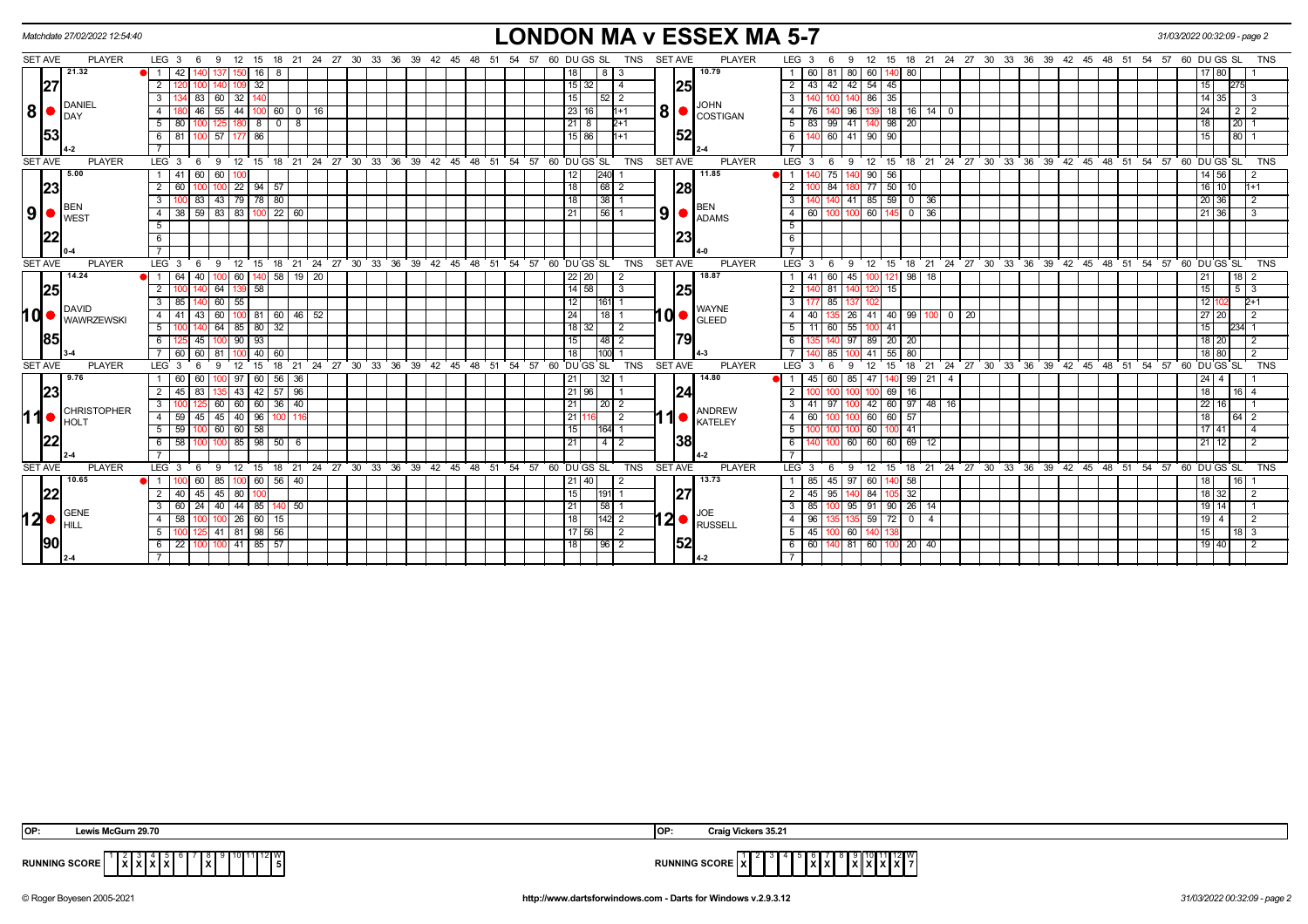| <b>LONDON MA</b>        |     |              |             |       |             |            |             |                 |      |     |             | <b>ESSEX MA</b>      |     |      |        |            |             |             |                 |            |      |     |             |
|-------------------------|-----|--------------|-------------|-------|-------------|------------|-------------|-----------------|------|-----|-------------|----------------------|-----|------|--------|------------|-------------|-------------|-----------------|------------|------|-----|-------------|
| <b>PLAYER</b>           | W/L | <b>ILWON</b> | <b>LOST</b> | AVE   | <b>TAVE</b> | <b>PTS</b> | <b>DRTS</b> | <b>TON</b>      | TON+ | 180 | <b>TONS</b> | I PLAYER             | W/L | LWON | ⊺ LOST | <b>AVE</b> | <b>TAVE</b> | <b>PTS</b>  | <b>DRTS</b>     | <b>TON</b> | TON+ | 180 | <b>TONS</b> |
| John Walters            |     |              |             | 24.84 | 12.09       | 2385       | 96          |                 |      |     |             | Steve Haggerty       | W   |      |        | 25.62      | 12.86       | 2485        | 97              |            |      |     | $10+1$      |
| <b>Steven Beaslev</b>   |     |              |             | 23.54 | 13.71       | 2495       | 106         |                 |      |     | $8+2$       | Paul Marsh           |     |      |        | 21.07      | 8.65        | 2149        | 02 <sub>2</sub> |            |      |     |             |
| <b>Wayne Brown</b>      |     |              |             | 25.45 | 9.59        | 2698       |             |                 |      |     |             | Keegan Brown         |     |      |        | 27.04      | 14.22       | 2785        | .03             |            |      |     | $9+2$       |
| Lewis McGurn            |     |              |             | 29.70 | 7.35        | 2940       | 99          |                 |      |     |             | Darren Peetoom       |     |      |        | 24.72      | 11.21       | 2398        | 97              |            |      |     | $7+2$       |
| <b>Nick Cocks</b>       |     |              |             | 23.70 | 12.96       | 3318       | 140         |                 |      |     |             | l Phil Halls         |     |      |        | 24.07      | 16.06       | 3321        | 138             |            |      |     | 12          |
| Will Blackwell          |     |              |             | 27.00 |             | 1944       |             |                 |      |     |             | <b>Craig Vickers</b> | W   |      |        | 35.21      | 17.44       | <b>2500</b> |                 |            |      |     | $11+2$      |
| <b>Graham Rackstraw</b> |     |              |             | 26.32 | 15.04       | 2711       | 103         | 10 <sup>1</sup> |      |     | $12+$       | Richie Howson        | W   |      |        | 25.76      | 10.40       | 2705        | 05              |            |      |     | $6+2$       |
| Daniel Day              |     |              |             | 27.53 | 21.32       | 2946       | 107         |                 |      |     | $13 + 3$    | John Costigan        |     |      |        | 25.52      | 10.79       | 2629        | 03              |            |      |     |             |
| <b>Ben West</b>         |     |              |             | 23.22 | 5.00        | 1602       | 69          |                 |      |     |             | <b>Ben Adams</b>     | W   |      |        | 28.23      | 11.85       | 2004        | 71              |            |      |     | $8 + 1$     |
| David Wawrzewski        |     |              |             | 25.85 | 14.24       | 3180       | 123         |                 |      |     |             | Wavne Gleed          | W   |      |        | 25.79      | 18.87       | 3250        | 126             |            |      |     | $14+1$      |
| Christopher Holt        |     |              |             | 23.22 | 9.76        | 2786       | 120         |                 |      |     | 9           | Andrew Katelev       | W   |      |        | 24.38      | 14.80       | 2926        | 120             | 12         |      |     | 14          |
| Gene Hill               |     |              |             | 22.90 | 0.65        | 2519       | 110         |                 |      |     |             | Joe Russell          | W   |      |        | 27.52      | 13.73       | 2972        | 08              |            |      |     |             |
| <b>TOTALS</b>           |     | 31           | 38          | 25.20 | 0.00        | 31524      | 1251        |                 |      |     | 122+6       | <b>I TOTALS</b>      | W   | 38   |        | 25.89      | 0.00        | 32124       | 1241            | 82         | 38   |     | $119+11$    |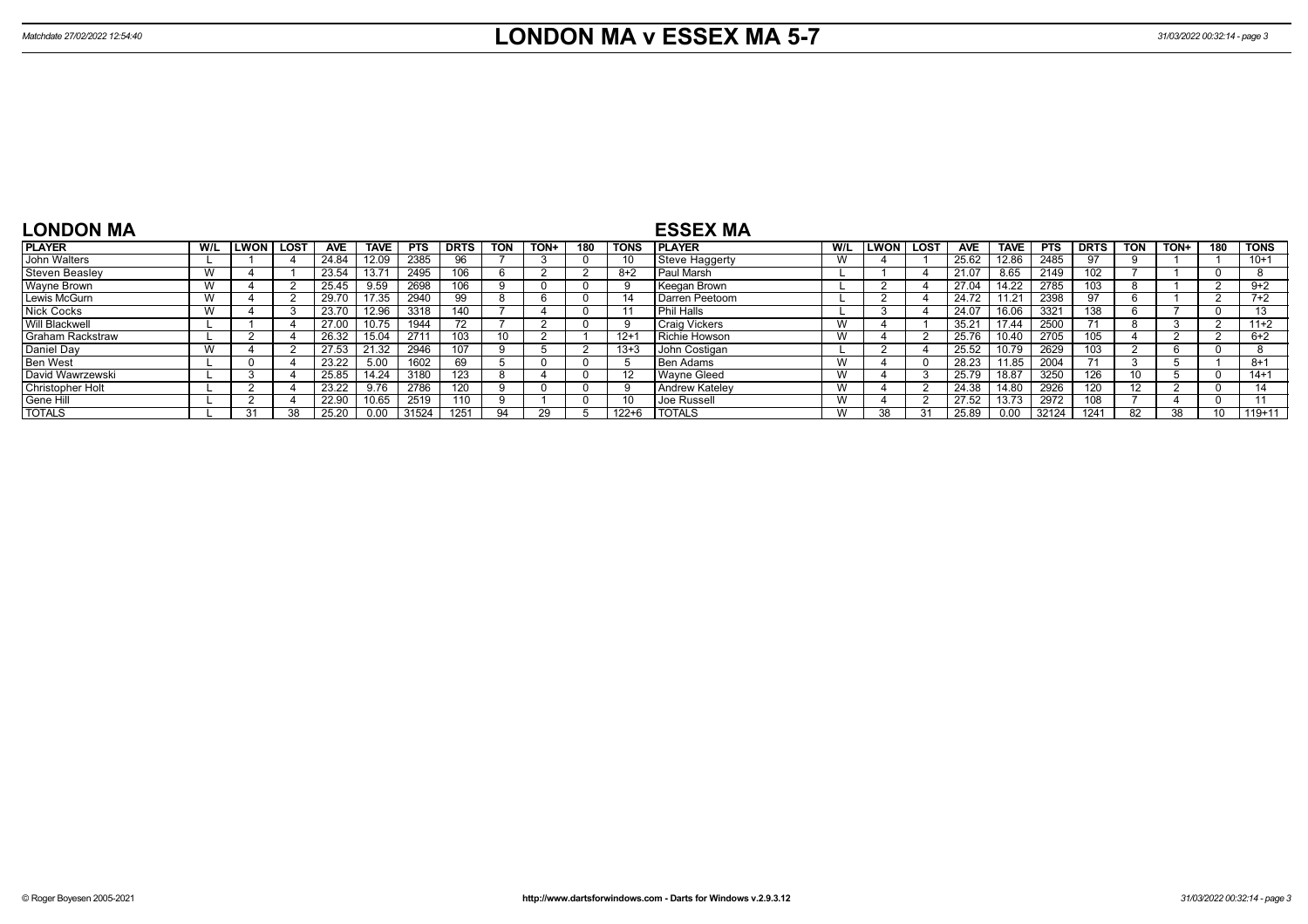| Matchdate 26/02/2022 13:23:11                 |                                                                                                | <b>LONDON MB v ESSEX MB 3-9</b>                                                        |                                                                                                       | 31/03/2022 00:40:16 - page 1        |
|-----------------------------------------------|------------------------------------------------------------------------------------------------|----------------------------------------------------------------------------------------|-------------------------------------------------------------------------------------------------------|-------------------------------------|
| <b>SET AVE</b><br><b>PLAYER</b>               | LEG 3 6 9 12 15 18 21 24 27 30 33 36 39 42 45 48 51 54 57 60 DUGS SL                           | <b>SET AVE</b><br><b>PLAYER</b><br><b>TNS</b>                                          | LEG 3 6 9 12 15 18 21 24 27 30 33 36 39 42 45 48 51 54 57 60 DUGS SL                                  |                                     |
| 15.21                                         | 1 <sup>1</sup><br>60   93  <br>45                                                              | 15.40<br>15<br> 103  2                                                                 | 60<br>11<br>60 137<br>44                                                                              |                                     |
| 27                                            | 2 <sup>1</sup><br>60   100<br>100 20<br>100                                                    | 27<br>$17 \mid 20$<br>4                                                                | $\overline{2}$<br>$100$ 60<br>100<br>140 27                                                           | 74 3<br>15                          |
| <b>LIAM</b>                                   | 85   100   100   64   52<br>$\overline{\phantom{a}3}$                                          | $17 \mid 52$<br>  3<br><b>BRYAN</b>                                                    | 3 <sup>1</sup><br>60 100 <br>135 22 168<br>12                                                         | 18<br>$4 \overline{3}$              |
| $\mathbf{1}$<br><b>HILL</b>                   | $58$ 48<br>$\overline{4}$<br>100 95 100                                                        | $17$ 48<br>1   MARGERISON<br>l 3                                                       | $-4$<br>60 60 26 180 58                                                                               | $1170+1$<br>15 I                    |
|                                               | $5 \mid 81$<br>40<br>100 100 60                                                                | 15<br>$120$ 2                                                                          | 5<br>85   140   96   60   66<br>54                                                                    | 17 54                               |
| 28                                            | $\overline{100}$ 61 28 59 60 96<br>$6 \mid 97$                                                 | 63<br>21   96                                                                          | $\overline{\phantom{1}6}$ $\overline{\phantom{1}}$<br>81 60 60 83 57                                  | $20$   1                            |
|                                               | $\overline{7}$                                                                                 |                                                                                        | $\overline{7}$                                                                                        |                                     |
| <b>SET AVE</b><br><b>PLAYER</b>               | LEG <sup>3</sup><br>6 9 12 15 18 21 24 27 30 33 36 39 42 45 48 51 54 57 60 DUGS SL             | TNS<br><b>SET AVE</b><br><b>PLAYER</b>                                                 | LEG 3 6 9 12 15 18 21 24 27 30 33 36 39 42 45 48 51 54 57 60 DUGS SL                                  | TNS                                 |
| 9.07                                          | $1 \overline{36}$<br>99 96 100 145 25                                                          | 11.53<br> 18 25 <br>$\vert$ 2                                                          | $\overline{1}$<br>85 60 125 100 26                                                                    | 105<br>15 I                         |
| 22                                            | 2 85<br>40 46 180                                                                              | 15<br>$30 1+1$                                                                         | $\overline{2}$<br>85   134   60   134   38<br>50                                                      | 17 50<br>l 2                        |
| DANNY                                         | 100 44 44 137 58 20<br>$3 \mid 58$                                                             | 21 <br>40 2<br>LENNIE                                                                  | $56 \mid 25$<br>3<br>60 60 140 60 100                                                                 | 20 25<br>l 2                        |
| 2 ●<br><b>BROWN</b>                           | $125$ 44 30 98 44<br>4 28                                                                      | $2  \bullet  _{\text{HOLMES}}$<br>  18  <br>132 1                                      | 4<br>42 40 26 140 59 100 94                                                                           | 20 94<br>$\overline{2}$             |
| 88                                            | 5 60 60 42 28 22 59 55                                                                         | 21<br>81                                                                               | 5<br>180 60 43 82 87 29 20                                                                            | 21 20<br>n+1                        |
|                                               | 6<br>$\overline{7}$                                                                            |                                                                                        | 6<br>$\overline{7}$                                                                                   |                                     |
| <b>SET AVE</b><br><b>PLAYER</b>               | LEG <sup>3</sup><br>$9 \quad 12$<br>15 18 21 24 27 30<br>6                                     | 33 36 39 42 45 48 51 54 57 60 DUGS SL<br><b>TNS</b><br><b>SET AVE</b><br><b>PLAYER</b> | $LEG \ 3 \ 6$<br>$12 \quad 15$<br>18 21 24 27 30 33 36 39 42 45 48 51 54 57 60 DUGS SL<br>9           | <b>TNS</b>                          |
| 13.75                                         | $1 \mid 99$<br>41<br>l 100<br>100                                                              | 40 3<br>17.87<br>15                                                                    | 180 60<br>95 30<br>36<br>l 1                                                                          | 36                                  |
| 28                                            | 43 83 99 78<br>$2 \mid 58$<br>140.                                                             | 28<br>  18   78                                                                        | 2<br>60<br>100 51                                                                                     | 15 <sub>1</sub><br>$901$ 3          |
|                                               | 3<br>60 60 95 99                                                                               | 15<br>$\sqrt{47}$ 1                                                                    | $\overline{\mathbf{3}}$<br>$140$ 68<br>97<br>116 72<br>8                                              | 16 I                                |
| <b>JOHN</b><br>3 •                            | $\overline{4}$<br>81<br>$99$ 56<br>80<br>85                                                    | <b>ANDREW</b><br>3 <sup>1</sup><br>$18$ 56                                             | $-4$<br>60<br>60<br>97<br>58<br>10በ                                                                   |                                     |
| HIND                                          | $5 \mid 59$<br>60<br>140<br>100 I                                                              | CURRIVAN<br>15<br>  8   3                                                              | 5<br>41<br>20                                                                                         | 17120                               |
| 1851                                          | $60$   26   100<br>60<br>6 I                                                                   | 1761<br>18<br> 55 3                                                                    | 40<br>6<br>50 0<br>131                                                                                | 40<br>16 I                          |
|                                               | $7^{\circ}$                                                                                    |                                                                                        | $\overline{7}$                                                                                        |                                     |
| <b>SET AVE</b><br><b>PLAYER</b>               | LEG <sub>3</sub><br>6 9 12<br>15 18 21 24 27 30 33 36 39                                       | <b>PLAYER</b><br>42 45 48 51 54 57 60 DUGS SL<br>TNS<br><b>SET AVE</b>                 | LEG 3<br>9 12 15 18 21 24 27 30 33 36 39 42 45 48 51 54 57 60 DUGS SL<br>- 6                          | <b>TNS</b>                          |
| 14.99                                         | $\overline{1}$   83<br>70   121<br>15<br>100<br>102                                            | 16.39<br>18 I<br>  10   3                                                              | $\mathbf{1}$<br>84<br>95 97<br>25<br>1001                                                             |                                     |
| 26                                            | $2 \mid 81$<br>24 43 43 85 81                                                                  | 18<br>144<br> 24                                                                       | $\overline{2}$<br>95   60   60   62   140<br>$60$   24                                                | 21   24                             |
| <b>MATT</b>                                   | 99<br>$3 \mid 81$<br>$100$ 81                                                                  | 15 99<br>- 2<br><b>SIMON</b>                                                           | 60<br>$\overline{\mathbf{3}}$<br>$3 \mid 60$                                                          | 278                                 |
| 4 <br><b>I</b> wood                           | $4 \overline{26}$<br>105 I 40                                                                  | 17 40 <br>$4 • $ MONK<br>$\vert 4 \vert$                                               | $-4$<br>60 I 100<br>100 I<br>17<br>100 100                                                            | $24 \mid 4$<br>18                   |
|                                               | $5 \ 60$<br>140 60 60 60 12                                                                    | 18<br>l 2                                                                              | $\overline{5}$<br>60 60 60 140 60                                                                     | 15                                  |
| 24                                            | 6 80 81 43 140 57 80                                                                           | 99<br>18<br>  20   1                                                                   | 6<br>139 100 140 54 60<br>$\begin{array}{c c} 0 & 8 \end{array}$                                      | 1988                                |
|                                               | $7 \overline{60}$<br>60 60 60 41 80 40<br>100                                                  | $23 40$                                                                                | $\overline{7}$<br>26<br>$95 \ 60$<br>$\overline{0}$<br>30                                             | 21                                  |
| SET AVE<br><b>PLAYER</b>                      | 9<br>12 15 18 21 24 27 30 33 36 39 42 45 48 51 54 57 60 DUGS SL<br>LEG 3<br>- 6                | TNS<br><b>SET AVE</b><br><b>PLAYER</b>                                                 | LEG <sub>3</sub><br>$12 \quad 15$<br>18 21 24 27 30 33 36 39 42 45 48 51 54 57 60 DUGS SL<br>6<br>- 9 | <b>TNS</b>                          |
| 10.05                                         | 1   70   85   45   120   57   40   59                                                          | 16.31<br>21<br>$\vert 25 \vert$ 1                                                      | 32   102   40<br>1 22 41 41 123 100                                                                   | 40<br>23 <sub>1</sub>               |
| 24                                            | $2 \mid 86$<br>95<br>$125$ 36<br>$140$ 79 40<br>3 45 85 30 97 100 60                           | 19 40<br> 23 <br>$\overline{1}$<br> 18                                                 | $\overline{2}$<br>83   28<br>41<br>27<br>$56$ 40<br>$\overline{\mathbf{3}}$<br>58 121<br>45 81 1      | 18 l<br>$82 \mid 2$<br>20140<br>l 2 |
| <b>JASON</b><br>5 <sup>1</sup>                | 4 45 57 43 60 100 100 76 20                                                                    | 84   1<br><b>MICHAEL</b><br> 22 20 <br>l 2                                             | $18$ 54<br>$\overline{4}$<br>83 100 41 85 1                                                           | 21                                  |
| GALLAGHER                                     | $5 \mid 97$<br>96<br>140 60 84 0                                                               | 5   FINNINGTON<br> 18 <br>  24   1                                                     | 5<br>140 60 60 41<br>$0 \mid 20$                                                                      | 20120                               |
|                                               | $92$   48<br>$6$ T<br>41                                                                       | 37<br>$17$ 48                                                                          | 6<br>$90 \mid 43$<br>98<br>100<br>60                                                                  | 15 <sup>1</sup>                     |
|                                               | 30   99   56<br>7 80<br>60<br>55   57                                                          | 21<br>64                                                                               | $\overline{7}$<br>60<br>59 60<br>57   20   20                                                         | 241                                 |
| <b>SET AVE</b><br><b>PLAYER</b>               | LEG <sup>3</sup><br>9<br>12<br>15<br>$18 \quad 21$<br>24 27 30 33 36 39 42 45 48 51 54 57<br>6 | 60 DU GS SL<br>TNS<br>SET AVE<br><b>PLAYER</b>                                         | LEG 3<br>12<br>15<br>18 21 24 27 30 33 36 39 42 45 48 51 54 57 60 DUGS SL<br>6<br>9                   | <b>TNS</b>                          |
| 7.65                                          | 58   44<br>$1 \overline{83}$<br>60   140                                                       | 18 <br> 16 2<br>12.52                                                                  | $\overline{1}$<br>60<br>60<br>56<br>140 85                                                            |                                     |
| 22                                            | $45 \mid 43 \mid 70$<br>$2 \mid 40$<br>43 24 60                                                | $\overline{24}$<br> 25 <br>36 1                                                        | $59$ 42 0 14<br>$\overline{2}$<br>60 I<br>60 26                                                       | 14 <sup>1</sup><br>26               |
|                                               | 3   40   65   97   40   99   25                                                                | 18<br>135                                                                              | 3 <sup>1</sup><br>40<br>81   83  <br>100 60 137                                                       | 16 40                               |
| <b>MATT</b><br>6<br>$\bigcup_{\text{WINZAR}}$ | 4<br>$60$ 41<br>60 88                                                                          | <b>DARREN</b><br>6<br>18<br>RICHARDSON<br>-2                                           | $\overline{4}$<br>36 100 60 100                                                                       | 15 <sup>1</sup><br>70 3             |
|                                               | $61 \ 85 \ 24$<br>$55$ $\overline{\phantom{0}}$ 7<br>$5 \mid 35$                               | 21<br>101                                                                              | $\overline{5}$<br>60<br>$100$ 99 50 0 32<br>60                                                        | 22<br>32                            |
| 39                                            | 6                                                                                              | 36                                                                                     | <b>6</b>                                                                                              |                                     |
|                                               | $7\phantom{0}$                                                                                 |                                                                                        | $\overline{7}$                                                                                        |                                     |
| SET AVE<br><b>PLAYER</b>                      | LEG <sub>3</sub><br>6 9 12 15 18 21 24 27 30 33 36 39 42 45 48 51 54 57 60 DUGS SL             | <b>PLAYER</b><br>TNS<br>SET AVE                                                        | $LEG_3$ 6<br>9 12 15 18 21 24 27 30 33 36 39 42 45 48 51 54 57 60 DUGS SL                             | TNS                                 |
| 12.18                                         | 1   5   60   98   60   43   81   56   60   24   0   14                                         | 14.22<br>$32$   14                                                                     | $59 \mid 25$<br>$-41$<br>$140$ 100 81 15 30 0 5<br>1 1 I                                              |                                     |
| 23                                            | $2 \mid 58$<br>57 60 56 140 94 36                                                              | 22 <br>$19$ 36                                                                         | 100 95 97 84<br>$\overline{2}$<br>$28 \mid 26$                                                        | 18<br>71                            |
| <b>SCOTT</b>                                  | $\overline{\phantom{a}3}$<br>81<br>$134$ 28<br>60 60                                           | 18<br>16 2<br><b>MATT</b>                                                              | $\overline{\mathbf{3}}$<br>$\overline{78}$<br>83   96  <br>l 41 I<br>85 100<br>- 18                   | 21 <sub>1</sub>                     |
| $\overline{7}$<br><b>ARTISS</b>               | 4<br>41 58 82<br>$100$ 40                                                                      | 7 • <br>16 40<br>$1 + 1$<br><b>GARRETT</b>                                             | 4<br>83 40<br>100 40<br>100.                                                                          | 15 I<br>$\mathcal{P}$               |
| 39                                            | 38 100 81 81 41<br>$5 \mid 43$                                                                 | 18 <br>$117$ 1<br><b>56</b>                                                            | 5<br>$55 \mid 96$<br>123 100 81 36 10                                                                 | $\sqrt{2}$<br>19   10               |
|                                               | 45   123   39   44   64   70<br>6 100                                                          | 21 <br> 16 2<br>$\overline{18}$                                                        | 76 100 39 100 125<br>$45$ 16<br>6                                                                     | 19 16                               |
|                                               | 7 55 119 70 100 81 40                                                                          |                                                                                        | 7   134   83   83   100   43   38   20                                                                | 21 20<br>$\overline{2}$             |

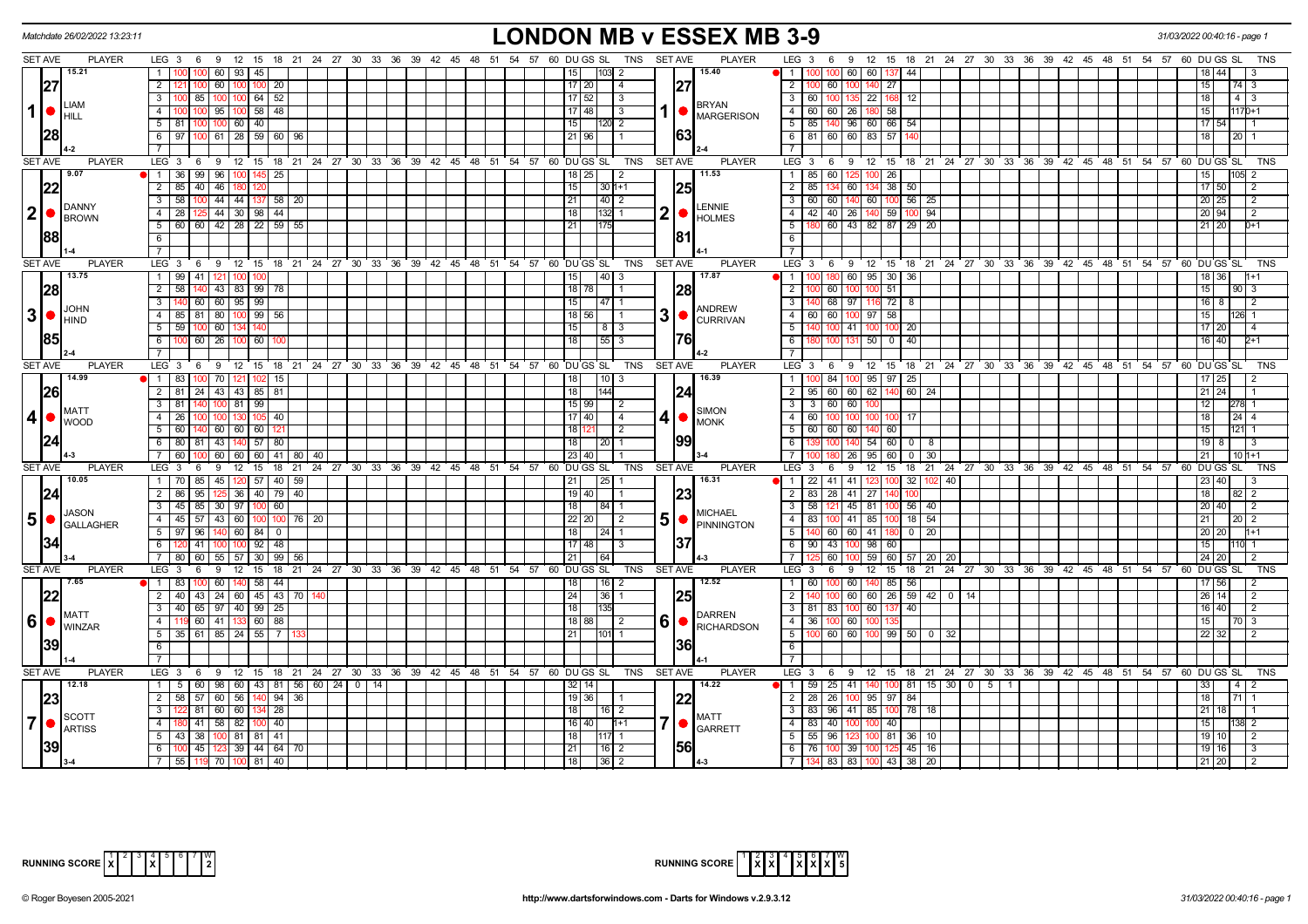|                | Matchdate 26/02/2022 13:23:11 | <b>LONDON MB v ESSEX MB 3-9</b>                                                                                                                                                |                                 |                                                                                                        | 31/03/2022 00:40:23 - page 2    |
|----------------|-------------------------------|--------------------------------------------------------------------------------------------------------------------------------------------------------------------------------|---------------------------------|--------------------------------------------------------------------------------------------------------|---------------------------------|
| SET AVE        | <b>PLAYER</b>                 | LEG <sub>3</sub><br>15 18 21 24 27 30 33 36 39 42 45 48 51 54 57 60 DUGS SL<br>TNS<br>9<br>12<br>- 6                                                                           | <b>SET AVE</b><br><b>PLAYER</b> | 12 15 18 21 24 27 30 33 36 39 42 45 48 51 54 57 60 DUGS SL<br>LEG <sub>3</sub><br>- 9<br>-6            | <b>TNS</b>                      |
|                | 11.99                         | 55<br>59<br>26   81<br>22<br>21<br>32                                                                                                                                          | 15.81                           | 28 72 20 20<br>$\overline{1}$<br>121                                                                   |                                 |
| 24             |                               | 95<br>95<br>15<br>$60$   41<br>150<br>$\overline{2}$                                                                                                                           | 26                              | $\overline{2}$<br>46 41                                                                                | 18 <sup>1</sup>                 |
|                |                               | $60$ 85 42<br>15<br>186<br>3<br>3                                                                                                                                              |                                 | $\mathbf{3}$<br>60 I<br>100                                                                            |                                 |
| 8              | JOHN<br><b>ILOEBER</b>        | 60 39 59<br>58<br>21   59 <br>$\overline{4}$<br>60<br>2                                                                                                                        | <b>SCOTT</b><br>8<br>LAWRIE     | $\overline{4}$<br>83<br>60<br>81 77<br>28                                                              | 4T<br>21                        |
|                |                               | $41$   10<br>$5 \mid 45$<br>32<br>18 F<br>$2+1$                                                                                                                                |                                 | 5<br>41 96 96<br>60 100                                                                                | $108$ 1<br>15                   |
| 109            |                               | $58 \mid 62$<br>6<br>45 I<br>18<br>l 60<br>36 <br>2                                                                                                                            | 55                              | 6<br>48   44<br>44<br>$100$ 60<br>80                                                                   | 21   80<br>- 2                  |
|                |                               |                                                                                                                                                                                |                                 |                                                                                                        |                                 |
| <b>SET AVE</b> | <b>PLAYER</b>                 | 15 18 21 24 27 30 33 36 39 42 45 48 51 54 57 60 DU GS SL<br>TNS<br>LEG 3<br>- 6<br>9 12                                                                                        | <b>PLAYER</b><br><b>SET AVE</b> | $LEG_3$<br>12 15 18 21 24 27 30 33 36 39 42 45 48 51 54 57 60 DUGS SL<br>- 6<br>- 9                    | <b>TNS</b>                      |
|                | 11.20                         | 60<br>$49 \mid 42$<br>$1700+1$<br>12<br>1                                                                                                                                      | 17.24                           | 83<br>$\bullet$ 1<br>38                                                                                | $14 \overline{)}38$<br>-3       |
| 23             |                               | $2 \mid 81$<br>80<br>$11 \mid 60 \mid 80 \mid 41$<br>18<br>148                                                                                                                 | 27                              | $\overline{2}$<br>$45 \mid 56$<br>41                                                                   | 18 56<br>$\overline{2}$         |
|                | STEVE                         | 100 79 36<br>58<br>36<br>3<br>28<br>21<br>-3                                                                                                                                   | <b>STEVE</b>                    | $17$   55<br>99<br>$\overline{\mathbf{3}}$<br>60<br>40 l<br>40 l                                       | 50 <sub>1</sub><br>21           |
| ا9ا            | <b>FERGUSON</b>               | 3000<br>21<br>$122+1$<br>4 81                                                                                                                                                  | 9 <sub>l</sub><br>HAGGERTY      | $42$ 50 24<br>$\overline{4}$<br>60<br>125                                                              | 21 24<br>l 3                    |
|                |                               | 5 60<br>81 95 85<br>55<br>17<br>  55  <br>125 I                                                                                                                                |                                 | 51<br>60<br>12<br>85                                                                                   | 18  <br>$4 \mid 3$              |
| 93             |                               | 6 43 41 100 60 60<br>15<br>11971                                                                                                                                               | 85                              | 6 40 135 96<br>140 90                                                                                  | $14$ 90<br>$\overline{2}$       |
|                |                               |                                                                                                                                                                                |                                 | $\overline{7}$                                                                                         |                                 |
| <b>SET AVE</b> | <b>PLAYER</b>                 | 21 24 27 30 33 36 39 42 45 48 51 54 57 60 DUGS SL<br>LEG <sub>3</sub><br>ີ 12<br>TNS<br>15<br>6<br>9<br>18                                                                     | SET AVE<br><b>PLAYER</b>        | 18 21 24 27 30 33 36 39 42 45 48 51 54 57 60 DUGS SL<br>LEG <sup>3</sup><br>12<br>15<br>6<br>- 9       | <b>TNS</b>                      |
|                | 10.50                         | $82$ 35 34<br>59<br>85<br>$\sqrt{59}$<br> 14 <br>2 <sup>1</sup><br>- 0<br>30                                                                                                   | 11.69                           | 40   40   60<br>40<br>40<br>39 96 60                                                                   | 30 40                           |
| 24             |                               | 80<br>80<br>15<br>$\overline{2}$<br>$\overline{16}$ 3                                                                                                                          | 23                              | $\overline{2}$<br>45 131 32<br>58                                                                      | $18$ 32<br>l 3                  |
|                | <b>DEAN</b>                   | 66 0<br>19<br>3<br>57<br>l 98<br>- 6<br>6<br>$\overline{2}$                                                                                                                    | <b>BRAD</b>                     | $\overline{\mathbf{3}}$<br>$60 \mid 42$<br>60 60 80                                                    | 18<br>99 <sup>1</sup>           |
| <b>hd</b>      | COUGHLAN                      | 47<br>$64$ 80<br>$72 0+1$<br>$4 \overline{58}$<br>15<br>180 I                                                                                                                  | <b>d•</b><br><b>HALLS</b>       | 58<br>140 74 14<br>$\overline{4}$<br>100                                                               | 18 14                           |
|                |                               | 81 41 75 83 56 23<br>5<br>21<br>2                                                                                                                                              |                                 | 5<br>$57$ 28 128<br>60 I<br>8<br>120                                                                   | $19$ 8                          |
| l13            |                               | 6                                                                                                                                                                              | 36                              | 6                                                                                                      |                                 |
|                |                               |                                                                                                                                                                                |                                 | $\overline{7}$                                                                                         |                                 |
| <b>SET AVE</b> | <b>PLAYER</b>                 | 24 27 30<br>$39^{\circ}$<br><b>TNS</b><br>LEG <sub>3</sub><br>$^{\circ}$ 12<br>15<br>18<br>$^{\circ}$ 21<br>33<br>$36^\circ$<br>42 45 48 51<br>54<br>57 60 DU GS SL<br>9<br>-6 | <b>SET AVE</b><br><b>PLAYER</b> | $LEG^3$ 3<br>39 42 45<br>12<br>18<br>$^{\circ}$ 21<br>24 27 30 33 36<br>$48 \quad 51$<br>9<br>15<br>-6 | 54 57 60 DU GS SL<br><b>TNS</b> |
|                | 12.05                         | $96$   74<br>$60$   55  <br>56<br>60<br>18                                                                                                                                     | 10.22                           | $40$   30<br>59<br>808<br>85<br>18 I                                                                   | 20   18                         |
| 26             |                               | 54<br>32<br>18<br>2   60<br>95   60<br>2                                                                                                                                       | 25                              | 40<br>$97$ 64<br>$\overline{2}$                                                                        | 18 64                           |
|                | <b>ALEX</b>                   | $100$ 60 $\sqrt{0}$<br>$\overline{21}$<br> 20 2<br>3   81<br>40 60                                                                                                             | <b>DANNY</b>                    | $\overline{\mathbf{3}}$<br>140 62 59 44 60 52 40<br>44 I                                               | 23 40                           |
| 11             | <b>HARRIS</b>                 | 15<br>$\overline{60}$<br>$\overline{4}$<br>76<br>3<br>76                                                                                                                       | l 1<br><b>MCINTYRE</b>          | $-4$<br>65<br>41<br>60                                                                                 | 12                              |
|                |                               | $100$ $100$ $58$<br> 83 3<br>5 60<br>15                                                                                                                                        |                                 | 83 27 100 82 177 32<br>$5 \mid$                                                                        | 18 32<br>$1 + 1$                |
| 160            |                               | 6                                                                                                                                                                              | 22                              | 6                                                                                                      |                                 |
|                |                               | $\overline{7}$                                                                                                                                                                 |                                 | $\overline{7}$                                                                                         |                                 |
| <b>SET AVE</b> | <b>PLAYER</b>                 | LEG <sup>3</sup><br>15 18 21 24 27 30 33 36 39 42 45 48 51<br>54 57 60 DUGS SL<br>TNS<br>9 12<br>- 6                                                                           | <b>PLAYER</b><br><b>SET AVE</b> | $LEG_3$<br>12 15 18 21 24 27 30 33 36 39 42 45 48 51 54 57<br>- 6<br>- 9                               | 60 DU GS SL<br><b>TNS</b>       |
|                | 12.83                         | 85<br>1   45<br>70   83<br>80<br>12<br>18                                                                                                                                      | 17.00                           | 60<br>$00$ 62<br>$\vert$ 1 $\vert$<br>-59 I<br>40                                                      | 16   40  <br>$11 + 1$           |
| 25             |                               | $35 \mid 24 \mid 0 \mid 40$<br>23 40 <br>$2 \mid 70$<br>$100$ 95<br>$\overline{2}$<br>137                                                                                      | 25                              | $60$ 15<br>$\overline{2}$<br>$0$   1<br>41<br>180                                                      | 24 <br>$42+1$                   |
|                | DANNY                         | 80 40 60 80 10 10<br>81<br>22 10 <br>3                                                                                                                                         | JAMIE                           | 43 140 32<br>$\overline{3}$<br>60 60 60<br>76                                                          | 30 <sub>1</sub><br>21           |
|                | 12 <b>PANNY</b>               | 41   95   80   40<br>18<br>4 85<br> 40 1<br>120 I                                                                                                                              |                                 | 100 60<br>$100$ 55 55 50<br>4   81                                                                     | $\overline{2}$<br>  21   50     |
|                |                               | $55 \mid 55$<br>140 91<br>18 91<br>$5 \mid 60$<br>2<br>100 I                                                                                                                   |                                 | 5   60   45   60<br>90                                                                                 | 146 1<br>15                     |
| 45             |                               | 45 40 140<br>12<br>$1961+1$<br>61                                                                                                                                              | 52                              | 6 6 6 140 180 96 25                                                                                    | $1 + 1$<br>  15   25            |
|                |                               | 100 87 87 42 60 40<br>21   40<br>7 85                                                                                                                                          |                                 | 7<br>$100 \ 60 \ 41 \ 60 \ 50$                                                                         | $101+1$<br> 18                  |

| IOP: | ı Hill 27.28                                       | <b>OP</b>              | Andrew Currivan 28.76                                   |
|------|----------------------------------------------------|------------------------|---------------------------------------------------------|
|      | 10 11 12 W<br>RUNNING SCORE   X<br>l x l<br>.<br>. | <b>RUNNING SCORE I</b> | 10 11 12 W<br>$\ x\ $<br>$\sim$<br>. <i>.</i><br>.<br>. |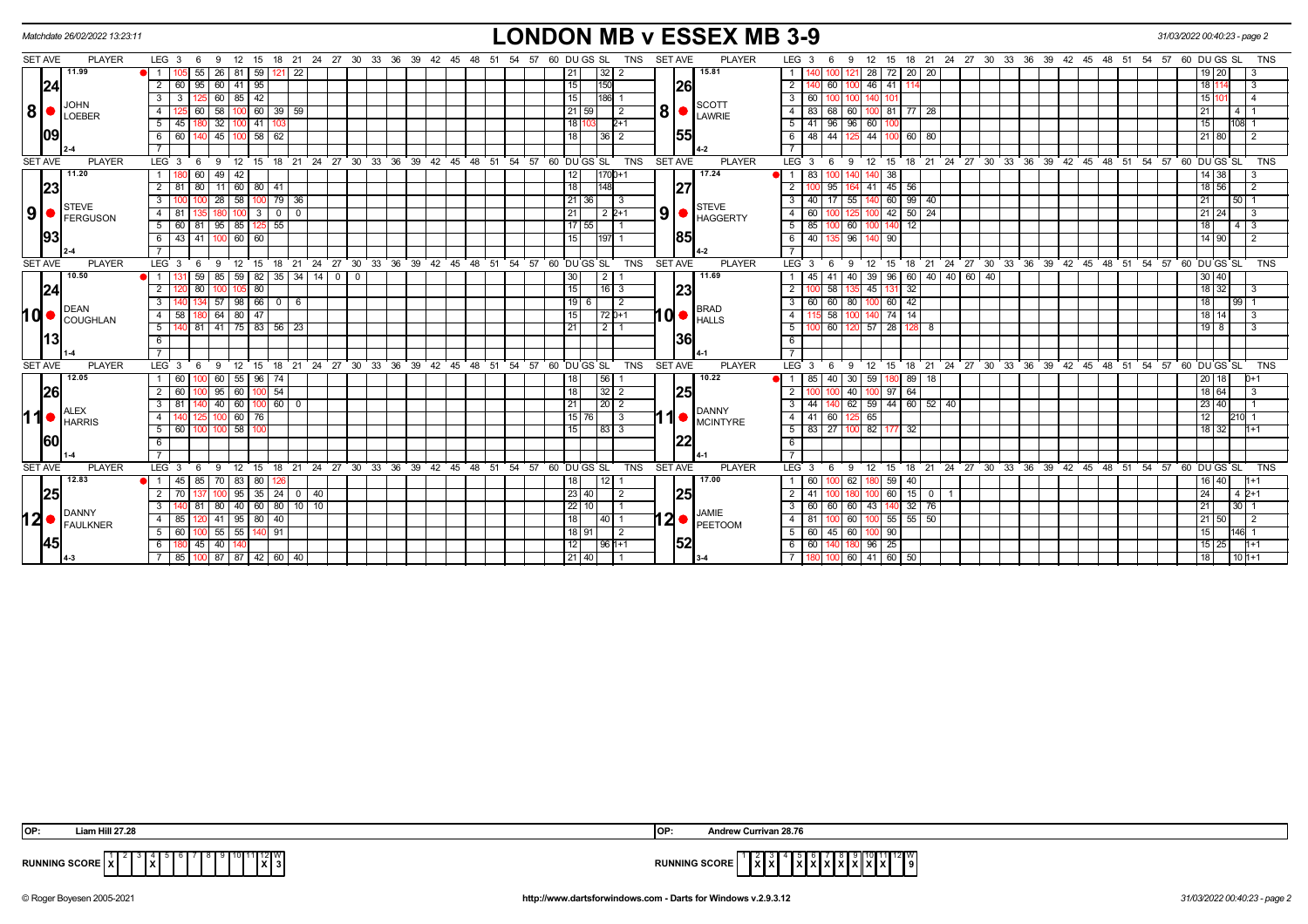| <b>LONDON MB</b>    |     |             |             |            |                   |            |             |            |      |     |             | <b>ESSEX MB</b>        |     |               |      |            |             |             |             |            |      |          |             |
|---------------------|-----|-------------|-------------|------------|-------------------|------------|-------------|------------|------|-----|-------------|------------------------|-----|---------------|------|------------|-------------|-------------|-------------|------------|------|----------|-------------|
| <b>PLAYER</b>       | W/L | <b>LWON</b> | <b>LOST</b> | <b>AVE</b> | TAVE              | <b>PTS</b> | <b>DRTS</b> | <b>TON</b> | TON+ | 180 | <b>TONS</b> | <b>I PLAYER</b>        | W/L | <b>LWON</b> I | LOST | <b>AVE</b> | <b>TAVE</b> | <b>PTS</b>  | <b>DRTS</b> | <b>TON</b> | TON+ | 180      | <b>TONS</b> |
| Liam Hill           |     |             |             | 27.28      | 15.2 <sup>4</sup> | 2783       | 102         |            |      |     |             | Bryan Margerison       |     |               |      | 27.63      | 15.40       | 2791        | 101         |            |      |          | $11+1$      |
| Danny Brown         |     |             |             | 22.88      | 9.07              | 2128       | 93          |            |      |     | $6+1$       | Lennie Holmes          |     |               |      | 25.81      | 11.53       | <b>2400</b> | 93          |            |      |          | $8+1$       |
| John Hind           |     |             |             | 28.85      | 13.75             | 2856       | 99          |            |      |     |             | <b>Andrew Currivan</b> |     |               |      | 28.76      | 17.87       | 2790        | 97          |            |      |          | $13+2$      |
| Matt Wood           |     |             |             | 26.24      | 14.99             | 3333       | 127         | 10         |      |     |             | Simon Monk             |     |               |      | 24.99      | .6.39       | 3074        | 123         | 10         |      |          | $13+1$      |
| Jason Gallagher     |     |             |             | 24.34      | 0.05              | 3310       | 136         |            |      |     |             | Michael Pinnington     |     |               |      | 23.37      | 6.31        | 3295        | 141         |            |      |          | $13+1$      |
| <b>Matt Winzar</b>  |     |             |             | 22.39      | $7.\overline{65}$ | 2217       | 99          |            |      |     |             | Darren Richardson      |     |               |      | 25.36      | 12.52       | 2435        | 96          |            |      | -0       |             |
| <b>Scott Artiss</b> |     |             |             | 23.39      | 12.18             | 3322       | 142         |            |      |     | $9 + 1$     | Matt Garrett           |     |               |      | 22.56      | 14.22       | 3294        | 146         |            |      | $\Omega$ |             |
| John Loeber         |     |             |             | 24.09      | 11.99             | 2602       | 108         |            |      |     | $9+1$       | Scott Lawrie           |     |               |      | 26.55      | 15.81       | 2894        | 109         |            |      | $\Omega$ |             |
| Steve Ferguson      |     |             |             | 23.93      | 11.20             | 2489       | 104         |            |      |     | $7+2$       | <b>Steve Haggerty</b>  |     |               |      | 27.85      | 17.24       | 2952        | 106         |            |      | $\Omega$ |             |
| Dean Coughlan       |     |             |             | 24.13      | 10.50             | 2413       | 100         |            |      |     | $7+$        | <b>Brad Halls</b>      |     |               |      | 23.36      | '1.69       | 2406        | 103         |            |      | $\Omega$ |             |
| Alex Harris         |     |             |             | 26.60      | 12.05             | 2314       | 87          |            |      |     |             | Danny McIntyre         |     |               |      | 25.22      | 10.22       | 2295        | 91          |            |      |          | $6+2$       |
| Danny Faulkner      |     |             |             | 25.45      | 12.83             | 3359       | 132         |            |      |     | $9+1$       | Jamie Peetoom          |     |               |      | 25.52      | 17.00       | 3317        | 130         |            |      |          | $9+4$       |
| <b>TOTALS</b>       |     | 28          |             | 24.93      | 0.00              | 33126      | 1329        |            |      |     | $113+7$     | <b>TOTALS</b>          |     |               | 28   | 25.41      | 0.00        | 33943       | 1336        | 106        | ٩Û   |          | $135+12$    |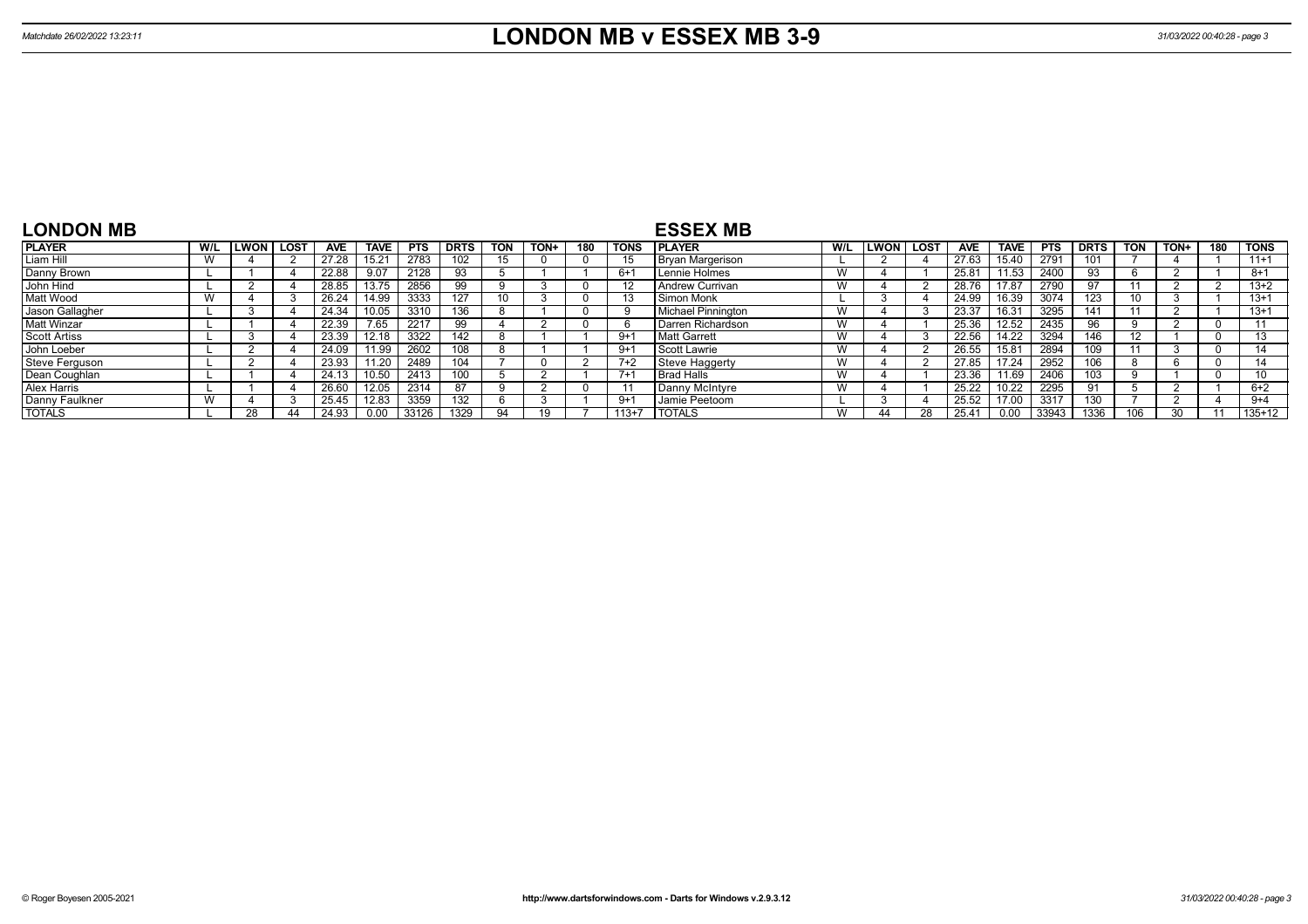| Matchdate 27/02/2022 10:38:10     |                                                                                     |                                                                                                   | <b>LONDON WA v ESSEX WA 2-4</b>                                                                                                                        | 31/03/2022 00:32:20 - page 1    |
|-----------------------------------|-------------------------------------------------------------------------------------|---------------------------------------------------------------------------------------------------|--------------------------------------------------------------------------------------------------------------------------------------------------------|---------------------------------|
| <b>SET AVE</b><br><b>PLAYER</b>   | LEG 3<br>24<br>30<br>12<br>18<br>-21<br>-27<br>$6\overline{6}$<br>- 15              | 33 36<br>39<br>57 60 DU GS SL<br>42 45<br>-48<br>TNS<br>-51<br>- 54                               | <b>SET AVE</b><br><b>PLAYER</b><br>LEG <sub>3</sub><br>- 27<br>30 33<br>36<br>39<br>-21<br>24<br>42 45<br>48<br>-51<br>- 54<br>-9<br>15<br>18          | 60 DU GS SL<br><b>TNS</b><br>57 |
| 3.00                              | 60<br>60<br>89<br>85<br>26                                                          |                                                                                                   | 6.80<br>-81<br>34<br>22<br>52<br>-26<br>98<br>28                                                                                                       | l 20 l<br>24                    |
| <u> 16 </u><br>JOANNE             | $22 \mid 0 \mid$<br>  45   100  <br>81<br>9<br>$34$ 0<br>$\overline{2}$<br>60<br>45 | 36<br>4                                                                                           | 19<br>$100$ 60 38 20 59 0<br>$55$   22<br>2<br>60  <br>20<br>26<br>41<br><b>STACEY</b>                                                                 | 36 20                           |
| 1<br>DEAMER                       | 45 70 60<br>$\mathbf{3}$<br>60<br>60                                                | <b>206</b>                                                                                        | 85<br>82<br>22<br>3 <sup>1</sup><br>-72<br><b>ELLIS</b>                                                                                                | 2<br>18 72                      |
| 68                                | 30 26 60 41 60 43<br>$\overline{4}$<br>41<br>l 41 I                                 |                                                                                                   | 58<br>100 60 42 55<br>$100 \t 45$<br>4 I<br>-41<br>164                                                                                                 | $23 \mid 55$<br>$\overline{2}$  |
|                                   | 5                                                                                   |                                                                                                   | $5^{\circ}$                                                                                                                                            |                                 |
| <b>PLAYER</b><br><b>SET AVE</b>   | LEG <sub>3</sub><br>9<br>- 6                                                        | 12 15 18 21 24 27 30 33 36 39 42 45 48 51 54 57 60 DUGSSL<br><b>TNS</b>                           | 15 18 21 24 27 30 33 36 39 42 45 48 51 54 57 60 DUGS SL<br><b>SET AVE</b><br><b>PLAYER</b><br>12<br>LEG <sup>3</sup><br>6<br>9                         | <b>TNS</b>                      |
| 3.24                              | 45<br>$141$ 60<br>60 56<br>81<br>22                                                 | 24<br>36                                                                                          | $60$ 100 44 60<br>5.40<br>26<br>26<br>85                                                                                                               | 23 60                           |
| NIKKI                             | $\sqrt{26}$<br>84<br>$30 \mid 12$<br>$\overline{2}$<br>45<br>22<br>60 <sub>1</sub>  | $110$ 2<br>24                                                                                     | 19<br>85 82 34 49<br>24<br>2 <sup>1</sup><br>11 80<br>100 I<br><b>DONNA</b>                                                                            | 26 49                           |
| $\mathbf{2}$<br>PATTEN            | 60 60 60 55<br>$\overline{3}$<br>62<br>7 17 5 47<br>60                              | 68                                                                                                | $\overline{2}$<br>9<br>140 45 30 45 41 45 23 100<br>23<br><b>GLEED</b>                                                                                 | 29<br>$\overline{2}$            |
| 81                                | $\overline{4}$                                                                      |                                                                                                   | $\overline{4}$<br>27                                                                                                                                   |                                 |
|                                   | 5 <sup>7</sup>                                                                      |                                                                                                   | 5 <sup>5</sup>                                                                                                                                         |                                 |
| <b>SET AVE</b><br><b>PLAYER</b>   | LEG <sub>3</sub><br>18 21<br>12<br>15<br>- 6                                        | 24 27 30 33 36 39 42 45 48 51 54 57 60 DUGS SL<br><b>TNS</b>                                      | <b>SET AVE</b><br><b>PLAYER</b><br>15 18 21 24 27 30 33 36 39 42 45 48 51 54 57 60 DUGS SL<br>LEG <sub>3</sub><br>9<br>12<br>-6                        | <b>TNS</b>                      |
| 1.25                              | $43 \mid 27$<br>$17 \mid 35$<br>24<br>85                                            | 67                                                                                                | 3.99<br>40<br>55<br>40<br>40<br>44<br>60 <sub>1</sub><br>$\overline{1}$<br>45<br>-43                                                                   | 26 40                           |
| <u> 14 </u><br>LYNNE              | 61   13   21   28  <br>2<br>$43 \mid 41$<br>-61<br>-26                              | 207<br>24                                                                                         | 19 <br>30 42 24 85 76 39<br>$\overline{2}$<br>80<br>CAROL                                                                                              | 23 39                           |
| 3 <sup>1</sup><br><b>BIONDINI</b> | 46   26   25   41   41   64   31<br>3 I<br>41<br> 35                                | 151<br>27                                                                                         | 3<br>  29   58   140   40   21   43   15   21   74<br>3   60  <br>PINFOLD                                                                              | 30 74                           |
| 37                                | $\overline{4}$                                                                      |                                                                                                   | $\overline{4}$<br>103                                                                                                                                  |                                 |
|                                   | 5                                                                                   |                                                                                                   | 5                                                                                                                                                      |                                 |
| <b>SET AVE</b><br><b>PLAYER</b>   | LEG <sub>3</sub><br>24<br>27<br>30<br>33<br>12<br>18<br>21<br>15                    | $36^\circ$<br>ີ 39<br>$42 \quad 45$<br>$^{\degree}$ 48<br>51 54<br>57<br>60 DUGS SL<br><b>TNS</b> | <b>SET AVE</b><br><b>PLAYER</b><br>30 33 36 39 42 45 48 51 54 57 60 DUGS SL<br>LEG <sup>'</sup><br>21<br>24<br>$\frac{1}{27}$<br>-12<br>15<br>18<br>-9 | <b>TNS</b>                      |
| 4.75                              | 36<br>58<br>60<br>74<br>18                                                          | 28 18                                                                                             | 2.00<br>20 <sub>1</sub><br>45<br>87<br>42<br>20<br>15                                                                                                  | $\sqrt{20}$<br>27               |
| <u> 1151</u><br>JULIANE           | 72<br>24<br>28 60<br>$0$ 0<br>$\overline{2}$<br>45 l                                | $40$   $2$<br>$\overline{0}$<br>$\overline{2}$<br>$\overline{\mathbf{0}}$                         | 46<br>$36$ 61 6 52 $25$ 4<br>40<br>2 <sup>1</sup><br>21<br>40 60<br>$\Omega$<br><b>LEANNE</b>                                                          | 42<br>$4 \mid 1$                |
| 4 <br>BIRCHILL                    | $44$ 50<br>3<br>22<br>$^{\circ}$<br>10<br>I O                                       | 27 10 <br>3                                                                                       | 24<br>$41 \mid 33 \mid 95 \mid$<br>$3 \mid 60 \mid$<br>60 45<br>60<br>PEETOOM                                                                          | 24<br> 83                       |
| 82                                | $\overline{4}$                                                                      |                                                                                                   | $\overline{4}$<br>101                                                                                                                                  |                                 |
|                                   | 5                                                                                   |                                                                                                   | 5                                                                                                                                                      |                                 |
| <b>SET AVE</b><br><b>PLAYER</b>   | LEG <sub>3</sub><br>12<br>18<br>$^{\circ}$ 21<br>$24$ 27<br>- 6<br>9<br>15          | 30 33 36 39 42 45 48<br>51 54 57 60 DU GS SL<br><b>TNS</b>                                        | <b>SET AVE</b><br><b>PLAYER</b><br>LEG 3<br>18 21 24 27 30 33 36 39 42 45 48 51 54 57 60 DUGS SL<br>12<br>15<br>6<br>9                                 | TNS                             |
| 8.23<br> 20                       | $55$   85  <br>45   26<br>$\overline{0}$<br>60<br>41 I<br>45                        | 16  <br>  27                                                                                      | $40$   15 <br>$13 \mid 57$<br>6.05<br>45<br>95<br>30<br>61<br>45.<br>100<br>l16l                                                                       | $30 \ 57$                       |
| <b>STEPH</b>                      | $40 \mid 82 \mid$<br>$95 \mid 30 \mid 52 \mid$<br>45<br>55<br>$0$   8<br>45         | 33<br>8                                                                                           | 66<br>2 <sup>1</sup><br>$44 \mid 28 \mid$<br>$9$   20   0   14<br>15<br><b>LYNN</b>                                                                    | $31 \mid 14$<br>$\overline{2}$  |
| $5\phantom{.0}$<br>STUTLEY        | 125 97<br>95<br>16<br>3<br>80<br>45  <br>$-43$                                      | $21$ 16                                                                                           | 5<br>$53$ 26 60<br>$\mathbf{3}$<br>40<br><b>KELLY</b>                                                                                                  | 21<br>$75$ 2                    |
|                                   | 95<br>$52$ 40<br>$0 \mid 40$<br>4<br>41                                             | 23   40  <br>$\overline{2}$                                                                       | 30 <sup>1</sup><br>60 52<br>$37 \mid 26 \mid 66$<br>4 I<br>32<br>161                                                                                   | 198<br>21                       |
|                                   | $5-1$<br>$7\overline{52}$<br>41<br>55<br>16                                         | $19$ 16<br>-3                                                                                     | 55 <br>$-45$<br>5   18  <br>70 30<br>65   46                                                                                                           | 172<br>21                       |
| <b>SET AVE</b><br><b>PLAYER</b>   | LEG <sub>3</sub><br>12<br>18<br>21<br>24 27<br>-15                                  | 30 33 36 39 42 45 48<br>51<br>54<br>57<br>60 DU GS SL<br><b>TNS</b>                               | <b>SET AVE</b><br><b>PLAYER</b><br>$24$ 27 30 33 36 39 42 45 48 51<br>LEG <sup>'</sup><br>21<br>54<br>15<br>18<br>Q                                    | 57<br>60 DU GS SL<br><b>TNS</b> |
| 6.95                              | 26<br>17 32<br>$\mathbf{1}$<br>45 I<br>-68<br>-81<br>132                            | 24 32                                                                                             | 3.00<br>41 38 45<br>60   81<br>41<br>1161                                                                                                              | 154<br>21                       |
| <b>CARLY</b>                      | $95 \mid 26$<br>73<br>40 60 41 43 23 60                                             | 27<br>$ 40\rangle$                                                                                | $100$ 60 34 36 16<br>2<br>$30$ 60<br>81<br>41<br>43<br><b>PAULINE</b>                                                                                  | 29<br>16                        |
| 6<br><b>TOWNSEND</b>              | 3 <sup>7</sup><br>$24$ 77<br>100 74 25 35<br>140 26                                 | $24 \mid 35 \mid$<br>$\overline{2}$                                                               | 6<br>$3 \mid 26$<br>60<br>100 41 60 26 26<br><b>DONAT</b>                                                                                              | 21<br>162 1                     |
| 141                               | 26 22 80 28<br>30 21 41 45 45 27<br>4<br>41<br>l 11 l                               | 36<br>84                                                                                          | 85 81 84 0<br>4 <sup>1</sup><br>41<br>60 36<br>0 0 0 12 2                                                                                              | 37<br>$\mathbf{2}$              |
|                                   | 100 21 37 43 72 25 0<br>5<br>365                                                    | 15 2<br> 27                                                                                       | 5   36   45   95   41   60   41   43   45   95  <br>$3 - 2$                                                                                            | 27 95                           |

**X X**  $6 \frac{W}{2}$ 



**RUNNING SCORE**  $\begin{bmatrix} 1 \\ 1 \end{bmatrix}$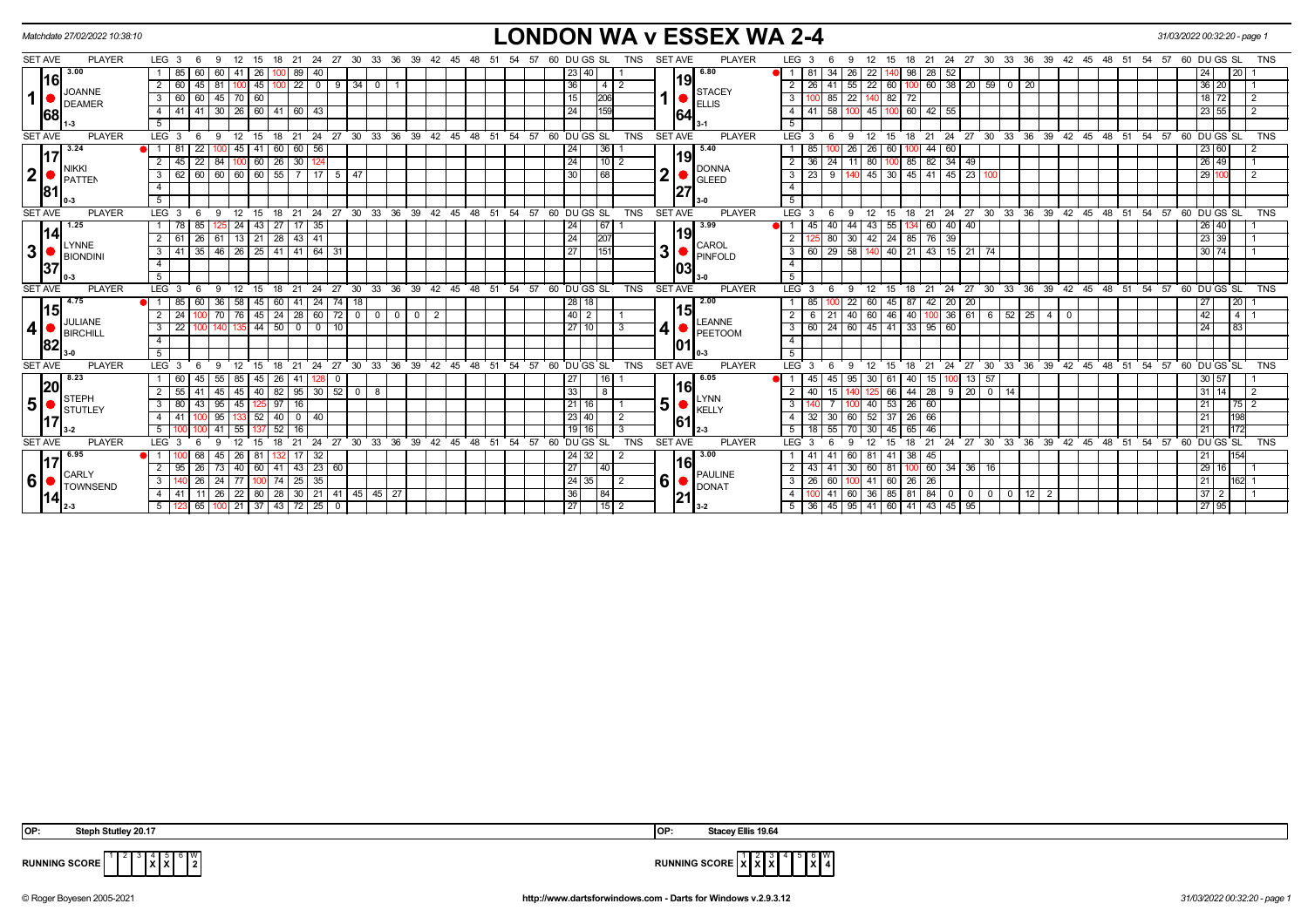| <b>LONDON WA</b>     |           |      |      |            |             |            |             |     |      |     |             | <b>ESSEX WA</b>     |           |                  |                |             |            |             |            |             |     |             |
|----------------------|-----------|------|------|------------|-------------|------------|-------------|-----|------|-----|-------------|---------------------|-----------|------------------|----------------|-------------|------------|-------------|------------|-------------|-----|-------------|
| <b>PLAYER</b>        | W/L       | LWON | LOST | <b>AVE</b> | <b>TAVE</b> | <b>PTS</b> | <b>DRTS</b> | TON | TON+ | 180 | <b>TONS</b> | <b>IPLAYER</b>      | W/L       | <b>LWON LOST</b> | <b>AVE</b>     | <b>TAVE</b> | <b>PTS</b> | <b>DRTS</b> | <b>TON</b> | <b>TON+</b> | 180 | <b>TONS</b> |
| Joanne Deamer        |           |      |      | .6.68      | 3.00        | 1635       |             |     |      |     |             | <b>Stacey Ellis</b> | <b>VV</b> |                  | 19.64          | 6.80        | 1984       | 101         |            |             |     |             |
| Nikki Patten         |           |      |      |            | 3.24        | 1389       | 70          |     |      |     |             | Donna Gleed         | <b>VV</b> |                  | 19.27          | 5.40        | 1503       | 78          |            |             |     |             |
| Lynne Biondini       |           |      |      | 14.37      | ن ے. ا      | 1078       |             |     |      |     |             | l Carol Pinfold     | V V       |                  | 19.03          | 3. QQ       | 1503       | 79          |            |             |     |             |
| Juliane Birchill     |           |      |      | 15.82      | 4.75        | 1503       |             |     |      |     |             | Leanne Peetoom      |           |                  | 15.01          |             | 1396       | ดจ          |            |             |     |             |
| <b>Steph Stutley</b> | <b>VV</b> |      |      |            | 8.23        | 2481       | 123         |     |      |     |             | Lynn Kelly          |           |                  | 16.6           |             | 2060       | 124         |            |             |     |             |
| Carly Townsend       |           |      |      |            | 6.95        | 2366       | 138         |     |      |     |             | Pauline Donat       | . V V     |                  | $16.2^{\circ}$ |             | 2189       | 135         |            |             |     |             |
| <b>TOTALS</b>        |           |      |      | 17 22      | 0.00        | 10452      | 607         |     |      |     | -24         | <b>TOTALS</b>       |           |                  | 174:           |             | 10635      |             |            |             |     |             |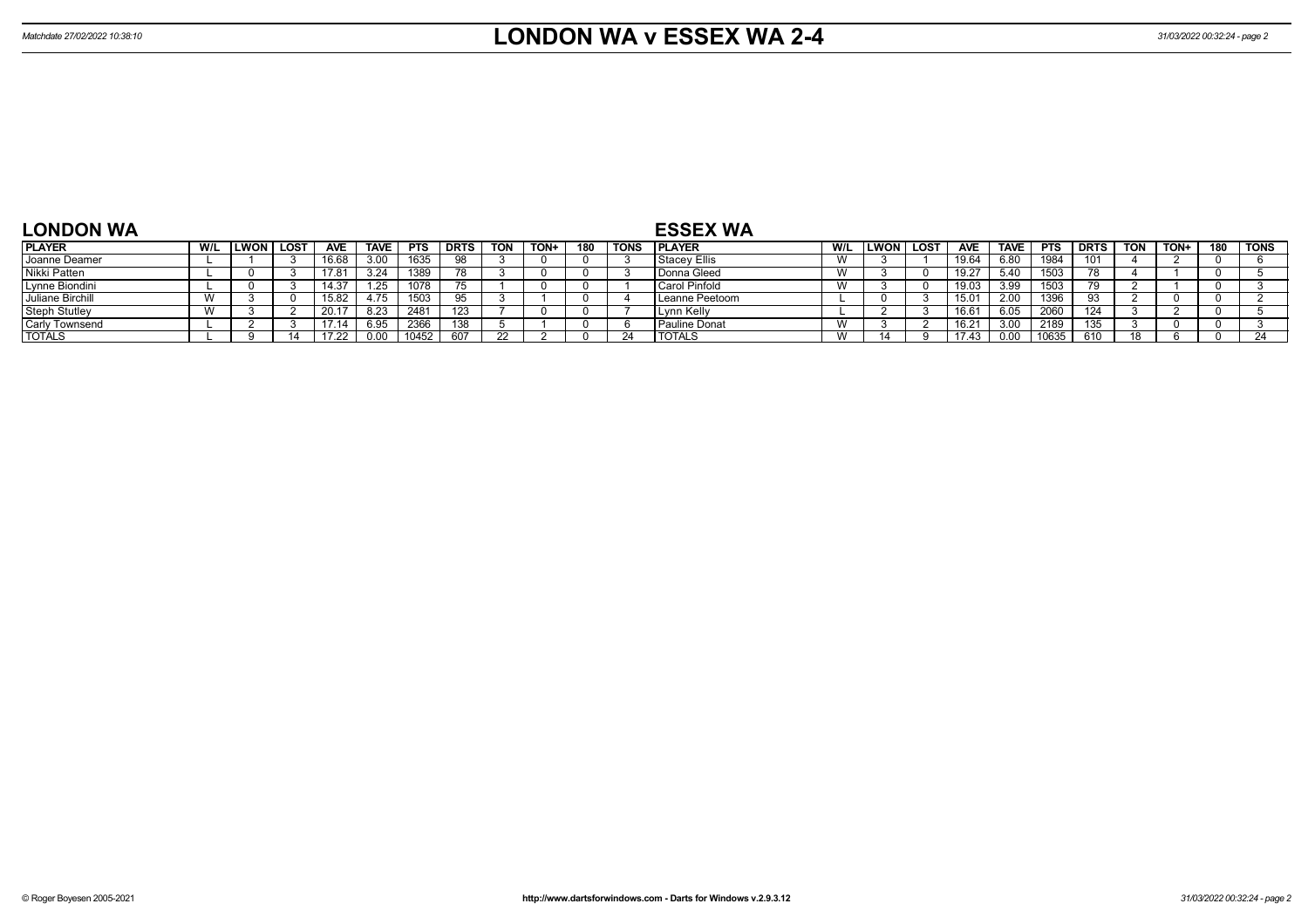| Matchdate 26/02/2022 10:37:53                     |               |                                              |                  |                              |      |                        |                      |                   |                          |                 |                                                    |             |              |    |       |                   |                     |    |                 |                 |               |                |                |     | <b>LONDON WB v ESSEX WB 2-4</b> |                           |                  |                      |                 |                   |     |                     |                 |                                                  |              |                   |                |                                              |                |                                                      |    |       | 31/03/2022 00:40:35 - page 1  |                                                               |                |
|---------------------------------------------------|---------------|----------------------------------------------|------------------|------------------------------|------|------------------------|----------------------|-------------------|--------------------------|-----------------|----------------------------------------------------|-------------|--------------|----|-------|-------------------|---------------------|----|-----------------|-----------------|---------------|----------------|----------------|-----|---------------------------------|---------------------------|------------------|----------------------|-----------------|-------------------|-----|---------------------|-----------------|--------------------------------------------------|--------------|-------------------|----------------|----------------------------------------------|----------------|------------------------------------------------------|----|-------|-------------------------------|---------------------------------------------------------------|----------------|
| <b>SET AVE</b>                                    | <b>PLAYER</b> | LEG <sub>3</sub>                             | - 6              | 12<br>9                      | 15   | 18                     |                      |                   |                          |                 | 21 24 27 30 33 36 39 42 45                         |             |              |    | 48    | 51                | 54                  | 57 |                 | 60 DU GS SL     |               | TNS            | <b>SET AVE</b> |     | <b>PLAYER</b>                   |                           | LEG <sub>3</sub> |                      | -9              |                   |     |                     |                 |                                                  |              |                   |                |                                              |                | 12 15 18 21 24 27 30 33 36 39 42 45 48 51            | 54 |       | 57 60 DU GS SL                |                                                               | <b>TNS</b>     |
| 0.00                                              |               | 28                                           | 27               | $45 \mid 37$                 |      | $25 \mid 23 \mid$      |                      | $25 \mid 35 \mid$ |                          | 41 61 34        | 42                                                 |             |              |    |       |                   |                     |    | 36              |                 | <b>178</b>    |                |                |     | 3.00                            | ● 1 1                     | 45               | 45                   | 83              | 60 43             |     | $30 \mid 28$        |                 | 45                                               | $97$ 9       |                   | 5              |                                              |                |                                                      |    |       | $37 \quad 4$                  |                                                               |                |
| l13l                                              |               | $\overline{2}$<br>85 80                      |                  | 42 55 42 41 85 0             |      |                        |                      |                   |                          | 8 31            |                                                    |             |              |    |       |                   |                     |    | 30              |                 | 32            |                |                | 14  |                                 | $\overline{2}$            |                  | 41   100             |                 | $22 \mid 28 \mid$ |     |                     |                 | 60   22   56   52   20                           |              |                   |                |                                              |                |                                                      |    |       | 29 20                         |                                                               | $\overline{2}$ |
| <b>SARAH</b><br>1  <br><b>CRONIN</b>              |               | $\overline{\mathbf{3}}$<br>20 I              | 35               |                              |      |                        |                      |                   |                          |                 | 27   23   35   26   76   37   26   42   40   66    | 32          |              |    |       |                   |                     |    | 39              |                 | l 16          |                |                |     | <b>WENDY</b><br><b>COLLINS</b>  | 3 I                       | 85               | $125$ 60             |                 |                   |     |                     |                 | 100 45 45 9 42 30 20 36                          |              |                   | $\overline{0}$ | $\Omega$                                     |                |                                                      |    |       | $41 \quad 4$                  |                                                               |                |
|                                                   |               | $\overline{4}$                               |                  |                              |      |                        |                      |                   |                          |                 |                                                    |             |              |    |       |                   |                     |    |                 |                 |               |                |                | 105 |                                 | $\overline{4}$            |                  |                      |                 |                   |     |                     |                 |                                                  |              |                   |                |                                              |                |                                                      |    |       |                               |                                                               |                |
|                                                   |               | $\overline{5}$                               |                  |                              |      |                        |                      |                   |                          |                 |                                                    |             |              |    |       |                   |                     |    |                 |                 |               |                |                |     |                                 | 5                         |                  |                      |                 |                   |     |                     |                 |                                                  |              |                   |                |                                              |                |                                                      |    |       |                               |                                                               |                |
| <b>SET AVE</b>                                    | <b>PLAYER</b> | LEG <sub>3</sub>                             | - 6              | 9<br>12                      | 15   | 18                     | 21                   | 24                | - 27                     | 30              | 36<br>33                                           |             |              |    |       | 39 42 45 48 51 54 |                     | 57 |                 | 60 DUGS SL      |               | <b>TNS</b>     | <b>SET AVE</b> |     | <b>PLAYER</b>                   |                           | $LEG^3$ 3        | 6                    | -9              | $12 \overline{ }$ | 15  | -21<br>18           | 24              | 27                                               | $30^{\circ}$ | 33                | ີ 36           |                                              |                | 39 42 45 48 51                                       |    |       | $\frac{1}{54}$ 57 60 DU GS SL |                                                               | <b>TNS</b>     |
| 1.00                                              |               |                                              | 22               | 29                           | 41   | 24                     |                      |                   | 44                       |                 | 54                                                 | 3           | 16           |    |       |                   |                     |    |                 | 42              |               |                |                |     | 3.21                            |                           |                  |                      |                 |                   | 26  |                     | 41<br>45        |                                                  |              | 38                | 30             |                                              | 10             |                                                      |    |       | 40 10                         |                                                               |                |
| 12                                                |               | $\overline{2}$<br>$\overline{22}$            | 58               | $24 \mid 23$                 |      | 25                     | $38$   19   31       |                   |                          |                 | 30 70 30 31                                        |             |              |    |       |                   |                     |    | 36              |                 | 100           |                |                | 14  |                                 |                           | $2 \mid 81$      | 85                   | 35              | 45                | 40  | $36$   21           | $\overline{28}$ |                                                  | 63 47 10     |                   | $\overline{0}$ | 10                                           |                |                                                      |    |       | 37 10                         |                                                               |                |
| <b>SHAZZA</b><br>2 <sup>1</sup><br><b>MCMAHON</b> |               | 55<br>3 <sup>1</sup>                         | 9                | $81$ 31 26 63 69 43          |      |                        |                      |                   |                          |                 |                                                    |             |              |    |       |                   |                     |    | 24              |                 | 1124          |                | $\mathbf 2$    |     | <b>KAREN</b><br><b>WILLIAMS</b> | 3                         | 45               |                      | 1100            | $50 \mid 43$      |     | $75$   27           | 40              |                                                  |              |                   |                |                                              |                |                                                      |    |       | 24 40                         |                                                               | $\overline{2}$ |
| 38                                                |               | $\overline{4}$                               |                  |                              |      |                        |                      |                   |                          |                 |                                                    |             |              |    |       |                   |                     |    |                 |                 |               |                |                | 88  |                                 | 4                         |                  |                      |                 |                   |     |                     |                 |                                                  |              |                   |                |                                              |                |                                                      |    |       |                               |                                                               |                |
|                                                   |               | 5                                            |                  |                              |      |                        |                      |                   |                          |                 |                                                    |             |              |    |       |                   |                     |    |                 |                 |               |                |                |     |                                 | 5 <sup>1</sup>            |                  |                      |                 |                   |     |                     |                 |                                                  |              |                   |                |                                              |                |                                                      |    |       |                               |                                                               |                |
| <b>SET AVE</b>                                    | <b>PLAYER</b> | LEG <sub>3</sub>                             | - 6              | 9<br>12                      | 15   | 18                     | 21                   |                   |                          |                 | 24 27 30 33 36 39 42 45 48 51 54 57 60 DUGS SL     |             |              |    |       |                   |                     |    |                 |                 |               | <b>TNS</b>     | <b>SET AVE</b> |     | <b>PLAYER</b>                   |                           | LEG <sub>3</sub> | 6                    | 9               | 12                | 15  |                     |                 |                                                  |              |                   |                |                                              |                | 18 21 24 27 30 33 36 39 42 45 48 51 54 57 60 DUGS SL |    |       |                               |                                                               | <b>TNS</b>     |
| 2.00                                              |               | 41                                           | 28               | -41<br>  60                  | 60 I | 45                     | $145 \mid 84$        |                   |                          | $37 \quad 20$   |                                                    |             |              |    |       |                   |                     |    | 30 <sup>1</sup> |                 | l 40          |                |                |     | 4.00                            |                           | 60               | 45 60                |                 | 60 60             |     |                     |                 | 55 60 60 25 0 16                                 |              |                   |                |                                              |                |                                                      |    |       | 33 16                         |                                                               |                |
| l15I<br>DEE                                       |               | $\overline{2}$<br>39 I                       | 22               | 55   100   81   31   60   40 |      |                        |                      |                   | 73                       |                 |                                                    |             |              |    |       |                   |                     |    |                 | 27 73           |               |                |                | 14  | <b>LEANNE</b>                   |                           | $2 \mid 26$      |                      | 60 41 65 45     |                   |     | $100$ 55            | 79              |                                                  |              |                   |                |                                              |                |                                                      |    |       | 24                            | 30                                                            |                |
| 3 <sup>1</sup><br>BELCHER                         |               | $\overline{\mathbf{3}}$<br>26                | 45               | 26                           | 26   |                        | $45 \mid 60 \mid 30$ |                   |                          |                 | 100 56 44 16 16                                    |             |              |    |       |                   |                     |    |                 | 37 16           |               |                | 3              |     | <b>PEETOOM</b>                  |                           | $3 \mid 26$      | 26                   |                 | 26                | 100 | $41$ 60             |                 | 32   46   40   2                                 |              |                   | $\overline{0}$ | $\overline{0}$                               |                |                                                      |    |       | 39                            | $\begin{array}{c c c c c} \hline 2 & 2 \\ \hline \end{array}$ |                |
| 03                                                |               | 4   41                                       | $-98$            | 26 81 60                     |      | $\overline{22}$        | 60 28                |                   | 45                       |                 |                                                    |             |              |    |       |                   |                     |    | 27              |                 | $ 40\rangle$  |                |                | 199 |                                 |                           | $4 \mid 45$      | 41                   | 144             | 60 60             |     |                     | $60$   41   98  | 52                                               |              |                   |                |                                              |                |                                                      |    |       | 27 52                         |                                                               |                |
|                                                   |               | $5 \overline{39} \overline{30}$              |                  | $24$ 55 85                   |      | 41                     |                      |                   |                          |                 | $9 \mid 30 \mid 45 \mid 45 \mid 38 \mid 40 \mid 0$ |             |              |    |       |                   |                     |    |                 | 39              | 120           |                |                |     | $3-2$                           |                           | 5   60           | 60   30   43   85    |                 |                   |     | $60 \mid 43$        |                 |                                                  | 0 1 0 1 0 1  |                   |                |                                              |                |                                                      |    |       | 42 20                         |                                                               | $\overline{1}$ |
| <b>SET AVE</b>                                    | <b>PLAYER</b> | LEG <sub>3</sub>                             | 6                | $\mathbf{Q}$<br>12           | 15   | 18                     | 21                   | 24                | 27                       | 30              | 36<br>33                                           | 39          |              |    |       |                   | $42$ 45 48 51 54 57 |    |                 | 60 DUGS SL      |               | <b>TNS</b>     | <b>SET AVE</b> |     | <b>PLAYER</b>                   |                           | $LEG^3$ 3        |                      | q               | 12                | 15  | 21<br>18            | 24              | 27                                               | 30           | 33                | 36             |                                              |                | 39 42 45 48 51 54 57                                 |    |       | 60 DU GS SL                   |                                                               | <b>TNS</b>     |
| 8.20                                              |               | $\bullet$ 1 57                               | -81              | 60   26                      | 60   |                        | 45   26   58         |                   | 28                       | $-46$           |                                                    |             |              |    |       |                   |                     |    | 33              |                 |               |                |                |     | 2.00                            |                           |                  | 45                   | 22              | 60 l              | 55  | $41 \overline{30}$  |                 | 58 26 36 87                                      |              |                   |                |                                              |                |                                                      |    |       | 33 87                         |                                                               |                |
| 20<br>DEBS                                        |               | $\overline{2}$<br>66                         | 41               | $40$   21                    |      | 44   98   60   99   16 |                      |                   |                          |                 |                                                    |             |              |    |       |                   |                     |    | 27              |                 | 16            |                |                |     | <b>KERRY</b>                    |                           |                  | 81                   | $\vert$ 43      |                   |     |                     |                 | 60 58 25 60 60 33 40                             |              |                   |                |                                              |                |                                                      |    |       | 29 40                         |                                                               |                |
| 4 <sup>1</sup><br><b>WATLING</b>                  |               | 3<br>43                                      |                  | $61$ 60                      |      | 140 87 10              |                      |                   |                          |                 |                                                    |             |              |    |       |                   |                     |    |                 | 121110          | l 2           |                | 4              |     | <b>RUDD</b>                     |                           | $3 \mid 30 \mid$ | 30 26 26             |                 |                   | 100 | 43                  |                 |                                                  |              |                   |                |                                              |                |                                                      |    |       | 18                            | 246                                                           |                |
| 02                                                |               | $\overline{4}$<br>41                         | 70               | 85   100                     |      | 47                     | $38$ 20              |                   |                          |                 |                                                    |             |              |    |       |                   |                     |    |                 | 23 20           |               | $\overline{2}$ |                | 10  |                                 | 4 I                       | 60               | 60                   | 45 70 43        |                   |     | $60$ 58             | 37              |                                                  |              |                   |                |                                              |                |                                                      |    |       | 24                            | 68                                                            |                |
|                                                   |               | 5<br>60                                      |                  |                              | 41   | 10 <sup>1</sup>        |                      |                   |                          |                 |                                                    |             |              |    |       |                   |                     |    |                 | $20$ 10         | $\mathcal{A}$ |                |                |     |                                 | 5 I                       | 45               |                      | 60              | $81 \ 25$         |     | 85                  |                 |                                                  |              |                   |                |                                              |                |                                                      |    |       | 18                            | 105                                                           |                |
| <b>SET AVE</b>                                    | <b>PLAYER</b> | LEG <sub>3</sub>                             |                  |                              |      |                        | 21                   | 24                | 27                       | 30              | 33<br>36                                           | 39          | $42^{\circ}$ | 45 | 48 51 |                   | 54                  | 57 |                 | 60 DU GS SL     |               | <b>TNS</b>     | <b>SET AVE</b> |     | <b>PLAYER</b>                   | <b>LEG</b>                |                  |                      |                 |                   | 15  | 18<br>21            | 24              | 27                                               | 30           | 33                | 36             | 39 42                                        | 45             | $48 \quad 51$                                        |    | 54 57 | 60 DU GS SL                   |                                                               | <b>TNS</b>     |
| 3.00                                              |               | 85                                           |                  | 43                           | 60   |                        |                      | 76                | $\overline{22}$          | 10 I            | 2<br>$\mathbf{0}$                                  | $\mathbf 0$ |              |    |       |                   |                     |    | 39              |                 | 2             |                |                |     | 3.23                            |                           | 26               |                      | 30              | 45                | 85  | 30                  | 83              | $-45$                                            |              | $\overline{33}$ 0 | $\overline{0}$ | 51                                           | $\overline{2}$ |                                                      |    |       | $42 \mid 2 \mid$              |                                                               |                |
| 114<br><b>MANDY</b>                               |               | $\overline{2}$<br>60 l                       | 60               | $30$   41                    |      | 24   43   44   41      |                      |                   | 58                       |                 |                                                    |             |              |    |       |                   |                     |    | 27              |                 | 1100I         |                |                | 15  | <b>ANN</b>                      |                           | 60               | 45                   |                 | 60 26             |     | 45   123            | 26              | 16                                               |              |                   |                |                                              |                |                                                      |    |       | 27 16                         |                                                               | $\overline{2}$ |
| 5 <sup>1</sup><br><b>SOLOMONS</b>                 |               | $\overline{\phantom{a}3}$<br>30 <sup>1</sup> | 41               | $41 \overline{)34}$          | 41   |                        |                      | $\mathbf 0$       | 78                       | 36              |                                                    |             |              |    |       |                   |                     |    |                 | 28 36           | $\sqrt{2}$    |                | 5              |     | <b>FARMER</b>                   | 3 I                       | 85               | 85                   | 83              | 41 60             |     | $89$   18           | $\overline{0}$  | $\overline{0}$                                   |              |                   |                |                                              |                |                                                      |    |       | 30                            | 40                                                            |                |
| <b>140</b>                                        |               | 4<br>41                                      | $\overline{22}$  | 41 41 26                     |      |                        | 60 41 60             |                   | 41                       | 12 <sup>2</sup> |                                                    |             |              |    |       |                   |                     |    |                 | 30 <sup>1</sup> | l116l         |                |                | 146 |                                 | 4 I                       | 60               | 66                   | $\overline{66}$ | 60 17             |     | $85 \mid 61$        | 30              |                                                  | $16$   $40$  |                   |                |                                              |                |                                                      |    |       | 28 40                         |                                                               |                |
|                                                   |               | 5                                            |                  |                              |      |                        |                      |                   |                          |                 |                                                    |             |              |    |       |                   |                     |    |                 |                 |               |                |                |     |                                 | 5                         |                  |                      |                 |                   |     |                     |                 |                                                  |              |                   |                |                                              |                |                                                      |    |       |                               |                                                               |                |
| <b>SET AVE</b>                                    | <b>PLAYER</b> | LEG <sub>3</sub>                             | - 6              | 12<br>$\mathbf{q}$           | 15   | 18                     | 21                   |                   |                          |                 | 24 27 30 33 36 39 42 45 48 51                      |             |              |    |       |                   | 54 57               |    |                 | 60 DU GS SL     |               | <b>TNS</b>     | <b>SET AVE</b> |     | <b>PLAYER</b>                   |                           | $LEG^3$ 3        | 6                    | 9               | 12                | 15  | $^{\circ}$ 21<br>18 | 24              | $\frac{1}{27}$                                   |              |                   |                | $30\quad 33\quad 36\quad 39\quad 42\quad 45$ |                | 48 51                                                |    | 54 57 | 60 DU GS SL                   |                                                               | <b>TNS</b>     |
| 4.82<br>1161                                      |               | 40<br>●I1                                    | 60               | l 45<br>41                   | 22   |                        | 60 41 100            |                   |                          | 29 43 20        |                                                    |             |              |    |       |                   |                     |    |                 | 31   20         |               |                |                | 16  | 7.05                            |                           |                  | 26                   | 40              | 85                |     | $36 \mid 68$        | $\mathbf 0$     | $\overline{\mathbf{0}}$                          | $\Omega$     |                   |                |                                              |                |                                                      |    |       | 30 <sup>1</sup>               | 6 <sup>1</sup>                                                |                |
| <b>TAMMY</b>                                      |               | $\overline{2}$<br>41                         | 41               | $45 \mid 63$                 | 60   |                        | 60   59              |                   |                          |                 |                                                    |             |              |    |       |                   |                     |    | 21              |                 | 1321          |                |                |     | <b>JADE</b>                     | $\overline{2}$            |                  | 28                   | 62              | 60                |     | $47$ 32             | 32              |                                                  |              |                   |                |                                              |                |                                                      |    |       | 22 32                         |                                                               | $\overline{2}$ |
| 6<br>MACKENZIE                                    |               | $\overline{3}$<br>60 60                      |                  | 80 140 35 54 32 20 20        |      |                        |                      |                   |                          |                 |                                                    |             |              |    |       |                   |                     |    |                 | 26 20           |               |                | 6              |     | <b>GOFFORD</b>                  | $\overline{\phantom{a}3}$ |                  | $40 \mid 26 \mid 26$ |                 | 100 26            |     | $28   60$           | 25              |                                                  |              |                   |                |                                              |                |                                                      |    |       | 24                            | 170                                                           |                |
| <b>86</b>                                         |               | $4 \mid 45$                                  | 100 <sub>1</sub> | 26 40 24 99 142 20           |      |                        |                      |                   | $\overline{\phantom{0}}$ | $1 \mid 4$      |                                                    |             |              |    |       |                   |                     |    |                 |                 | $\sqrt{2}$    |                |                | 68  |                                 | $4 \mid$                  |                  |                      |                 |                   |     |                     |                 | $60   40   60   60   55   37   24   20   0   10$ |              |                   |                |                                              |                |                                                      |    |       | $33$                          | 1011                                                          |                |
|                                                   |               | 5 <sup>5</sup>                               |                  |                              |      |                        |                      |                   |                          |                 |                                                    |             |              |    |       |                   |                     |    |                 |                 |               |                |                |     |                                 | $5 \vert$                 |                  |                      |                 |                   |     |                     |                 |                                                  |              |                   |                |                                              |                |                                                      |    |       |                               |                                                               |                |

**X** 6 **X**  $\frac{w}{2}$ 



**RUNNING SCORE** 

© Roger Boyesen 2005-2021 **http://www.dartsforwindows.com - Darts for Windows v.2.9.3.12** *31/03/2022 00:40:35 - page 1*